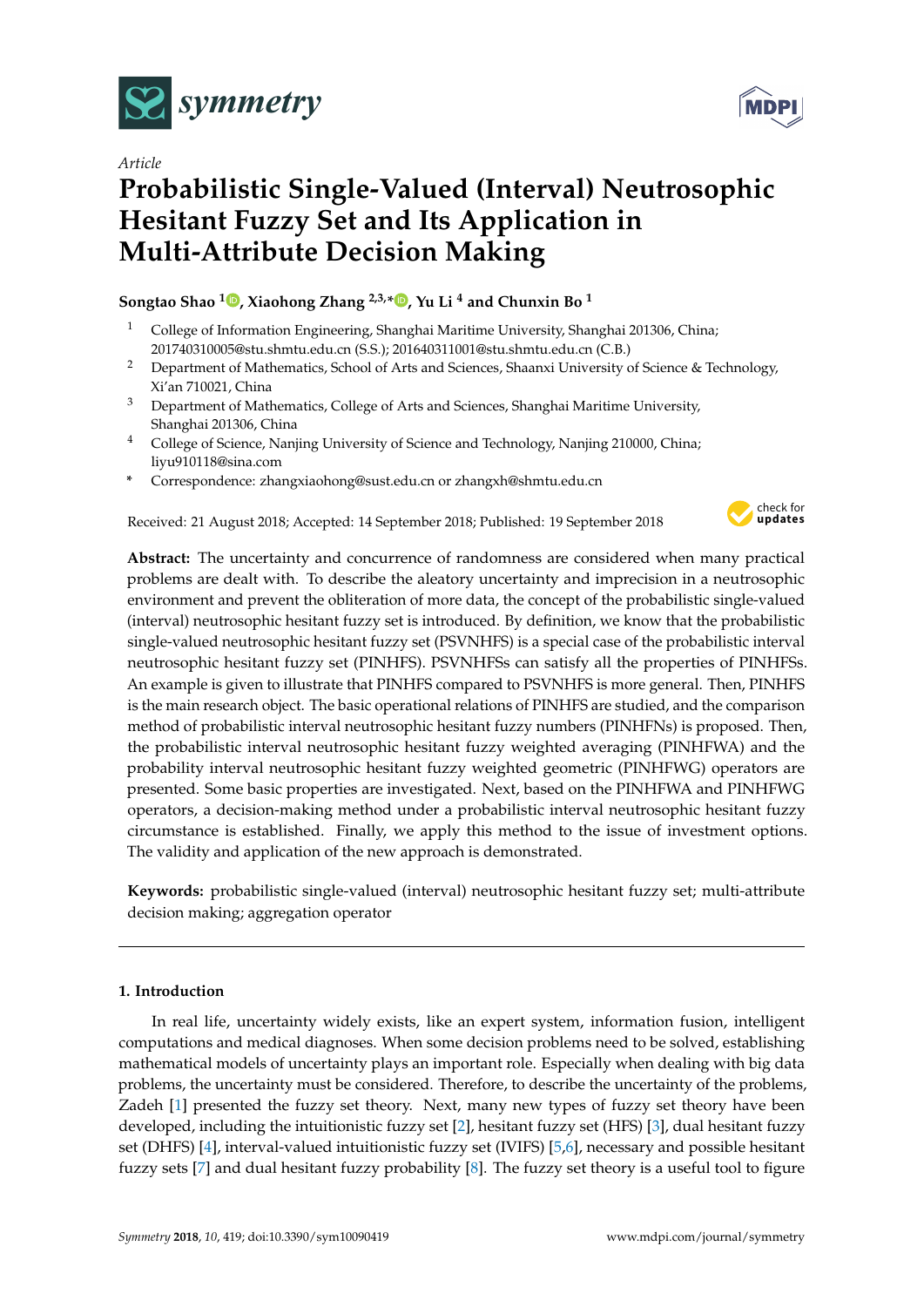out uncertain information [\[9\]](#page-18-8). In addition, Fuzzy set theory has also been applied to algebraic systems [\[10](#page-18-9)[–13\]](#page-19-0).

Simultaneously, in actual productions, statistical uncertainty needs to be considered. The probabilistic method is not always effective when we deal with epistemic uncertain problems [\[14\]](#page-19-1). Thus, those problems makes researchers attempt to combine fuzzy set theory with probability theory as a new fuzzy concept. For example, (1) probability theory as a method of knowledge representation [\[15–](#page-19-2)[18\]](#page-19-3); (2) increase the probability value when processing fuzzy decision making problems [\[19](#page-19-4)[–21\]](#page-19-5); (3) through the combination of stochastic simulation with nonlinear programming, the fuzzy values can be generated [\[22,](#page-19-6)[23\]](#page-19-7). In [\[24\]](#page-19-8), Hao et al. lists a detailed summary. In the probabilistic fuzzy circumstances, probabilistic data will be lost easily. Thus, under the fuzzy linguistic environments [\[25–](#page-19-9)[27\]](#page-19-10), Pang et al. [\[28\]](#page-19-11) established a new type of probabilistic fuzzy linguistic term set and successfully solved these issues. In some practical issues, it is necessary to fully consider the ambiguity and probability. In 2016, Xu and Zhou [\[29\]](#page-19-12) produced the hesitant probabilistic fuzzy set (HPFS). Then, Hao et al. [\[24\]](#page-19-8) researched a new probabilistic dual hesitant fuzzy set (PDHFS) and applied it to the uncertain risk evaluation issues.

In [\[30\]](#page-19-13), Smarandache introduced the neutrosophic set (NS) as a new type of fuzzy set. The NS *A* includes three independent members: truth membership  $T_A(x) \in [0,1]$ , indeterminacy membership  $I_A(x) \in [0,1]$  and falsity membership  $F_A(x) \in [0,1]$ . NS theory has been widely used in algebraic systems [\[31–](#page-19-14)[36\]](#page-19-15). Next, some new types of NS were introduced, like single-valued NS (SVNS) [\[37\]](#page-19-16) and interval NS (INS) [\[38\]](#page-19-17). Ye utilized SVNS theory applied to different types of decision making (DM) issues [\[39](#page-19-18)[–41\]](#page-20-0). In [\[42\]](#page-20-1), Ye presented a simplified neutrosophic set (SNS). Xu and Xia utilized HFS theory for actual life productions [\[43–](#page-20-2)[46\]](#page-20-3). Next, in a hesitant fuzzy environment, a group DM method was introduced by Xu et al. [\[47\]](#page-20-4). However, there are some types of questions that are difficult to solve by HFS. Thus, Zhu [\[4\]](#page-18-3) introduced a DHFS theory. Then, Ye [\[48\]](#page-20-5) established a correlation coefficient of DHFS. When decision makers are making decisions, DHFS theory cannot express the doubts of decision makers, completely. Next, in 2005, a single-valued neutrosophic hesitant fuzzy set (SVNHFS) was established by Ye [\[49\]](#page-20-6), and interval neutrosophic hesitant fuzzy set (INHFS) was introduced by Liu [\[50\]](#page-20-7). Recently, neutrosophic fuzzy set theory has been widely researched and applied [\[51](#page-20-8)[–55\]](#page-20-9).

The aleatory uncertainty needs to be considered under the probabilistic neutrosophic hesitant fuzzy environments. Recently, fuzzy random variables have been used to describe probability information in uncertainty. However, in the above NS theories, the probabilities is not considered. Thus, if a neutrosophic multi-attribute decision making (MADM) problem under the probabilistic surroundings needs to be solved, the probabilities as a part of a fuzzy system will be lost. Until now, this problem has not given an effective solution. Peng et al. [\[56\]](#page-20-10) proposed a new method: the probability multi-valued neutrosophic set (PMVNS). The PMVNS theory successfully solves multi-criteria group decision-making problems without loss of information. Then, we offer the notion of probabilistic SVNHFS (the probabilistic interval neutrosophic hesitant fuzzy set (PINHFS)) based on fuzzy set, HFS, PDHFS, NS and IVNHFS. To solve the MADM problems under the probabilistic interval neutrosophic hesitant fuzzy circumstance, the concept of PINHFS is used. By comparison, we find that the application of PINHFS is wider than that of the probabilistic single-valued neutrosophic hesitant fuzzy set (PSVNHFS), and it is closer to real life. Thus, we can study the case of the interval.

The rest of the paper is organized as follows: Section [2](#page-2-0) briefly describes some basic definitions. In Section [3,](#page-2-1) the concepts of PSVNHFS and PINHFS are introduced, respectively. Next, PINHFS is the main research object. The comparison method of probabilistic interval neutrosophic hesitant fuzzy numbers (PINHFNs) is proposed. In Section [4,](#page-5-0) the basic operation laws of PINHFN are investigated. The probabilistic interval neutrosophic hesitant fuzzy weighted averaging (PINHFWA) and the probability interval neutrosophic hesitant fuzzy weighted geometric (PINHFWG) operators are established, and some basic properties are studied in Section [5.](#page-9-0) In Section [6,](#page-13-0) a MAMD method based on the PINHFWA and PINHFWG operators is proposed. Section [7](#page-14-0) gives an illustrative example according to our method. To explain that PINHFS comparedto PSVNHFS is more extensive, in Section [8,](#page-16-0)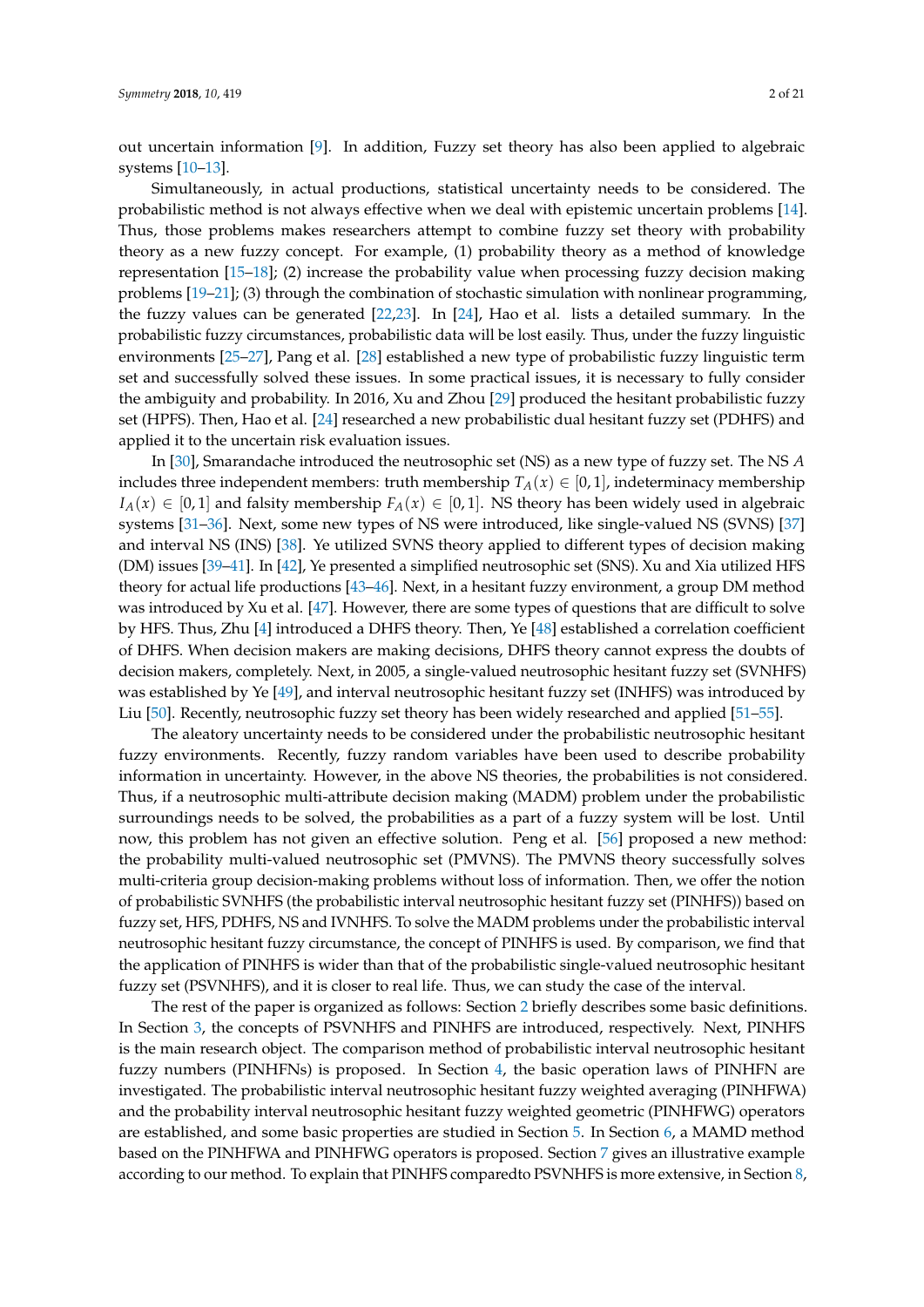the PSVNHFS being a special case of PINHFS, the probabilistic single-valued neutrosophic hesitant fuzzy weighted averaging (PSVNHFWA) and probabilistic single-valued neutrosophic hesitant fuzzy weighted geometric (PSVNHFWG) operators are introduced and a numerical example given to illustrate. Last, we summarize the conclusion and further research work.

#### <span id="page-2-0"></span>**2. Preliminaries**

Let us review some fundamental definitions of HFS, SVNHFS and INHFS in this section.

**Definition 1.** ([\[3\]](#page-18-2)) Let X be a non-empty finite set; an HFS A on X is defined in terms of a function  $h_A(x)$ *that when applied to X returns a finite subset of [0, 1], and we can express HFSs by:*

$$
A = \{ \langle x, h_A(x) \rangle | x \in X \},\
$$

*where hA*(*x*) *is a set of some different values in [0, 1], representing the possible membership degrees of the element*  $x \in X$  to A. We call  $h_A(x)$  a hesitant fuzzy element (HFE), denoted by h, which reads  $h = \{\lambda | \lambda \in h\}$ .

**Definition 2.** *([\[49\]](#page-20-6)) Let X be a fixed set; an SVNHFS on X is defined as:*

$$
N = \{ \langle x, \tilde{t}(x), \tilde{t}(x), \tilde{f}(x) \rangle | x \in X \}
$$

in which  $\tilde{t}(x)$  ,  $\tilde{i}(x)$  and  $\tilde{f}(x)$  are three sets of some values in [0, 1], denoting the possible truth-membership *hesitant degrees, indeterminacy-membership hesitant degrees and falsity-membership hesitant degrees of the element*  $x \in X$  *to the set*  $N$ *, respectively, with the conditions*  $0 \le \delta$ *,*  $\gamma$ *,*  $\eta \le 1$  *and*  $0 \le \delta^+ + \gamma^+ + \eta^+ + \le 3$ *,* where  $\delta \in \tilde{t}(x), \gamma \in \tilde{i}(x), \eta \in \tilde{f}(x), \delta^+ \in \tilde{t}(x) = \bigcup_{\delta \in \tilde{t}(x)} max \delta, \gamma^+ \in \tilde{i}(x) = \bigcup_{\gamma \in \tilde{i}(x)} max \gamma$  $\eta^+ \in \tilde{f}(x) = \bigcup_{\eta \in \tilde{f}(x)} \max \eta$  for  $x \in X$ .

**Definition 3.** *([\[50\]](#page-20-7)) Let X be a non-empty finite set; an interval neutrosophic hesitant fuzzy set (INHFS) on X is represented by:*

$$
A = \{(x, T_A(x), I_A(x), F_A(x)) | x \in X\},\
$$

where  $T_A(x) = {\{\tilde{\alpha} | \tilde{\alpha} \in T_A(x)\}}$ ,  $I_A(x) = {\{\tilde{\beta} | \tilde{\beta} \in I_A(x)\}}$  and  $T_A(x) = {\{\tilde{\gamma} | \tilde{\gamma} \in F_A(x)\}}$  are three sets of *some interval values in real unit interval [0, 1], which denotes the possible truth-membership hesitant degrees, indeterminacy-membership hesitant degrees and falsity-membership hesitant fuzzy degrees of element*  $x \in X$ to the set A and satisfies these limits:  $\tilde\alpha=[\alpha^L,\alpha^{U}]\subseteq[0,1]$ ,  $\tilde\beta=[\beta^L,\beta^{U}]\subseteq[0,1]$ ,  $\tilde\gamma=[\gamma^L,\gamma^{U}]\subseteq[0,1]$ and  $0\leq$  sup $\tilde{\alpha}^+ + s u p \tilde{\beta}^+ + s u p \tilde{\gamma}^+ \leq 3$ , where  $\tilde{\alpha}^+ = \bigcup_{\tilde{\alpha} \in T_A(x)} max\{\tilde{\alpha}\}$ ,  $\tilde{\beta}^+ = \bigcup_{\tilde{\beta} \in I_A(x)} max\{\tilde{\beta}\}$  and  $\tilde{\gamma}^+$  =  $\bigcup_{\tilde{\gamma} \in F_A(x)} \max\{\tilde{\gamma}\}\$  for  $x \in X$ .

#### <span id="page-2-1"></span>**3. The Probabilistic Single-Valued (Interval) Neutrosophic Hesitant Fuzzy Set**

In this section, the concepts of PSVNHFS and PINHFS are introduced. Since PINHFS is more general than PSVNHFS, the situation of PINHFS is mainly discussed.

**Definition 4.** *Let X be a fixed set. A probabilistic single-valued neutrosophic hesitant fuzzy set (PSVNHFS) on X is defined by the following mathematical symbol:*

$$
NP = \{ \langle x, \tilde{t}(x) | P^{\tilde{t}}(x), \tilde{t}(x) | P^{\tilde{t}}(x), \tilde{f}(x) | P^{\tilde{f}}(x) \rangle | x \in X \}.
$$
\n(1)

The components  $\tilde{t}(x)|P^{\tilde{t}}(x),\tilde{i}(x)|P^{\tilde{t}}(x)$  and  $\tilde{f}(x)|P^{\tilde{f}}(x)$  are three sets of some possible elements where  $\tilde{t}(x)$ ,  $\tilde{i}(x)$  and  $\tilde{f}(x)$  represent the possible truth-membership hesitant degrees, indeterminacy-membership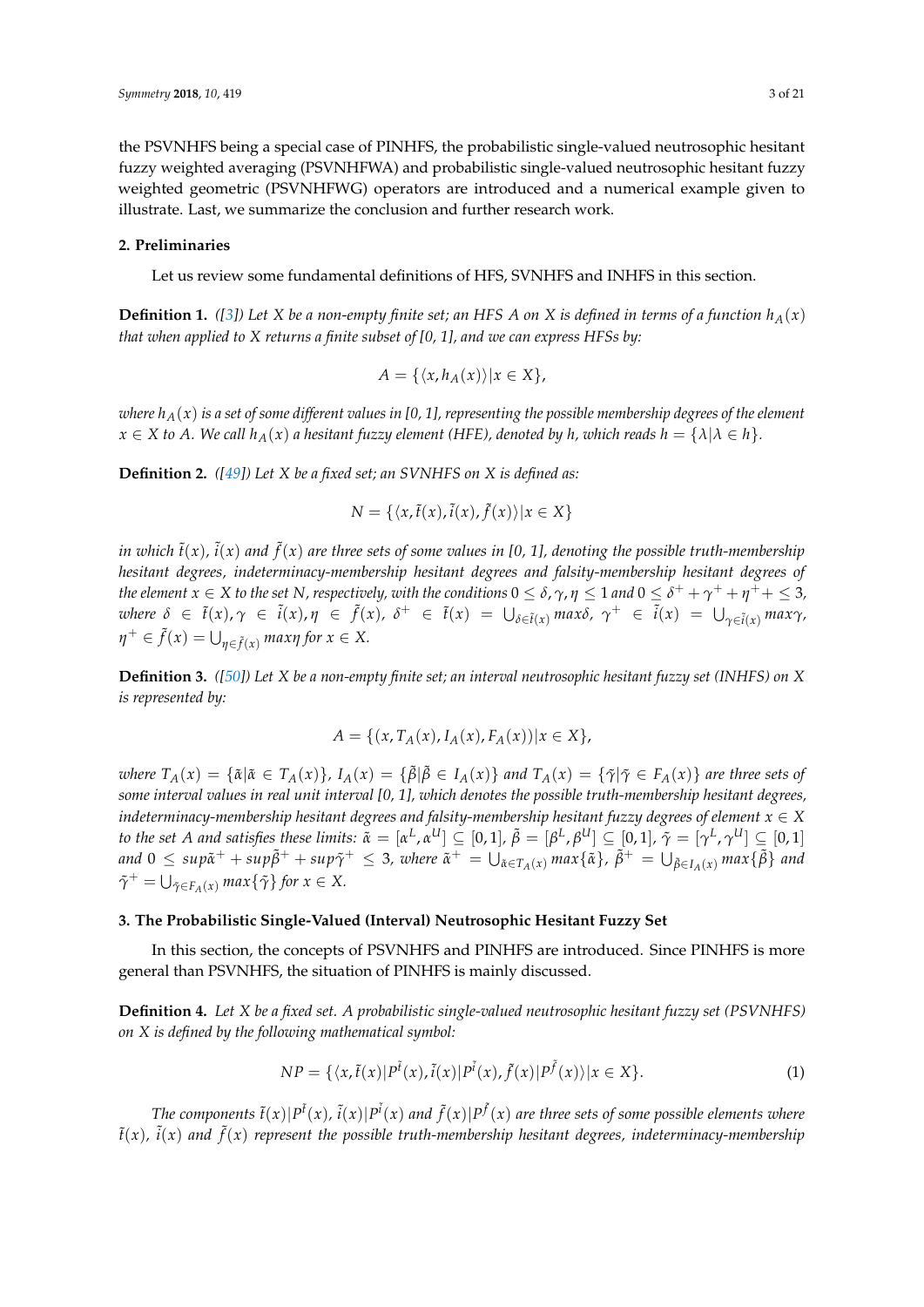hesitant degrees and falsity-membership hesitant degrees to the set X of x, respectively.  $P^{\tilde t}(x)$ ,  $P^{\tilde t}(x)$  and  $P^{\tilde f}(x)$ *are the corresponding probabilistic information for these three types of degrees. There is:*

$$
0 \leq \alpha, \beta, \gamma \leq 1, 0 \leq \delta^+ + \gamma^+ + \eta^+ + \leq 3; P_a^{\tilde{t}} \in [0,1], P_b^{\tilde{i}} \in [0,1], P_c^{\tilde{f}} \in [0,1]; \sum_{a=1}^{\#\tilde{f}} P_a^{\tilde{t}} = 1, \sum_{b=1}^{\#\tilde{f}} P_c^{\tilde{t}} = 1, \sum_{c=1}^{\#\tilde{f}} P_c^{\tilde{f}} = 1.
$$

where  $\alpha \in \tilde{t}(x)$ ,  $\beta \in \tilde{t}(x)$ ,  $\gamma \in \tilde{f}(x)$ .  $\alpha^+ \in \tilde{t}^+(x) = \bigcup_{\alpha \in \tilde{t}(x)} \max \alpha$ ,  $\beta^+ \in \tilde{t}^+(x) = \bigcup_{\beta \in \tilde{t}(x)} \max \beta$ ,  $\gamma^+\in\tilde{f}^+(x)=\bigcup_{\gamma\in\tilde{f}(x)}max\gamma$ ,  $P_a^{\tilde{t}}\in P^{\tilde{t}}$ ,  $P_b^{\tilde{t}}\in P^{\tilde{t}}$ ,  $P_c^{\tilde{f}}\in P^{\tilde{f}}$ . The symbols # $\tilde{t}$ , # $\tilde{t}$  and # $\tilde{f}$  are the total numbers of elements in the components  $\tilde{t}(x)|P^{\tilde{t}}(x)$  ,  $\tilde{l}(x)|P^{\tilde{t}}(x)$  and  $\tilde{f}(x)|P^{\tilde{f}}(x)$  , respectively.

For convenience, we call  $n\tilde{p} = \langle \tilde{t}(x)|P^{\tilde{t}}(x),\tilde{t}(x)|P^{\tilde{t}}(x),\tilde{f}(x)|P^{\tilde{f}}(x)\rangle$  a probabilistic single-valued neutrosophic hesitant fuzzy number (PSVNHFN). It is defined by the mathematical symbol:  $\tilde{n}$  =  $\{\tilde{t}|P^{\tilde{t}},\tilde{i}|P^{\tilde{t}},\tilde{f}|P^{\tilde{f}}\}.$ 

Next, a numerical example about investment options is used to explain the PSVNHFS.

<span id="page-3-2"></span>**Example 1.** *OF four investment selections A<sup>h</sup> , select the only investment option of an investment company. The investment corporation wants to have an effective evaluation and to choose the best investment opportunity; thus, the decision maker needs to use the PSVNHFS theory. According to the practical situation, there are three main attributes:* (1)  $C_1$  *is the hazard of investment;* (2)  $C_2$  *is the future outlook;* (3)  $C_3$  *is the environment index. Thus, the data on these four options are represented by SVNHFS, as illustrated in Tables [1–](#page-3-0)[4.](#page-3-1) Every table is called a probabilistic single-valued neutrosophic hesitant fuzzy decision matrix (PSVNHFDM).*

<span id="page-3-0"></span>**Table 1.** A probabilistic single-valued neutrosophic hesitant fuzzy decision matrix (PSVNHFDM) *D*<sup>1</sup> with respect to  $A_1$ .

| <b>Attributes</b> | Investment Selection $A_1$                                               |  |  |
|-------------------|--------------------------------------------------------------------------|--|--|
| C <sub>1</sub>    | $\{\{0.3 0.2, 0.4 0.3, 0.5 0.5\}, \{0.1 1\}, \{0.3 0.6, 0.4 0.4\}\}\$    |  |  |
| $C_{2}$           | $\{ \{0.5 0.5, 0.6 0.5\}, \{0.2 0.2, 0.3 0.8\}, \{0.3 0.4, 0.4 0.6\} \}$ |  |  |
| $C_3$             | $\{\{0.2 0.1, 0.3 0.9\}, \{0.1 0.3, 0.2 0.7\}, \{0.5 0.2, 0.6 0.8\}\}\$  |  |  |

| <b>Table 2.</b> PSVNHFDM $D_2$ with respect to $A_2$ . |  |
|--------------------------------------------------------|--|
|--------------------------------------------------------|--|

| <b>Attributes</b> | Investment Selection $A_2$                                              |  |  |  |
|-------------------|-------------------------------------------------------------------------|--|--|--|
| C <sub>1</sub>    | $\{\{0.6 0.1, 0.7 0.9\}, \{0.1 0.4, 0.2 0.6\}, \{0.2 0.5, 0.3 0.5\}\}\$ |  |  |  |
| Ċэ                | $\{\{0.6 0.2, 0.7 0.8\}, \{0.1 1\}, \{0.3 1\}\}\$                       |  |  |  |
| C <sub>3</sub>    | $\{\{0.6 0.3, 0.7 0.7\}, \{0.1 0.6, 0.2 0.4\}, \{0.1 0.7, 0.2 0.3\}\}\$ |  |  |  |

**Table 3.** PSVNHFDM *D*<sup>3</sup> with respect to *A*3.

| <b>Attributes</b> | Investment Selection $A_3$                                   |  |  |  |
|-------------------|--------------------------------------------------------------|--|--|--|
| C <sub>1</sub>    | $\{\{0.5 0.5, 0.6 0.5\}, \{0.4 1\}, \{0.2 0.2, 0.3 0.8\}\}\$ |  |  |  |
| Ċэ                | $\{\{0.6 1\}, \{0.3 1\}, \{0.4 1\}\}\$                       |  |  |  |
| Ċз                | $\{\{0.5 0.6, 0.6 0.4\}, \{0.1 1\}, \{0.3 1\}\}\$            |  |  |  |

**Table 4.** PSVNHFDM *D*<sup>4</sup> with respect to *A*<sup>4</sup> .

<span id="page-3-1"></span>

| <b>Attributes</b> | Investment Selection $A_4$                                             |  |  |  |
|-------------------|------------------------------------------------------------------------|--|--|--|
| C <sub>1</sub>    | $\{ \{0.7 0.4, 0.8 0.6\}, \{0.1 1\}, \{0.1 0.1, 0.2 0.9\} \}$          |  |  |  |
| $\mathsf{C}_{2}$  | $\{ \{0.6 0.6, 0.7 0.4\}, \{0.1 1\}, \{0.2 1\} \}$                     |  |  |  |
| Ċз                | $\{ \{0.3 0.9, 0.5 0.1\}, \{0.2 1\}, \{0.1 0.1, 0.2 0.8, 0.3 0.1\} \}$ |  |  |  |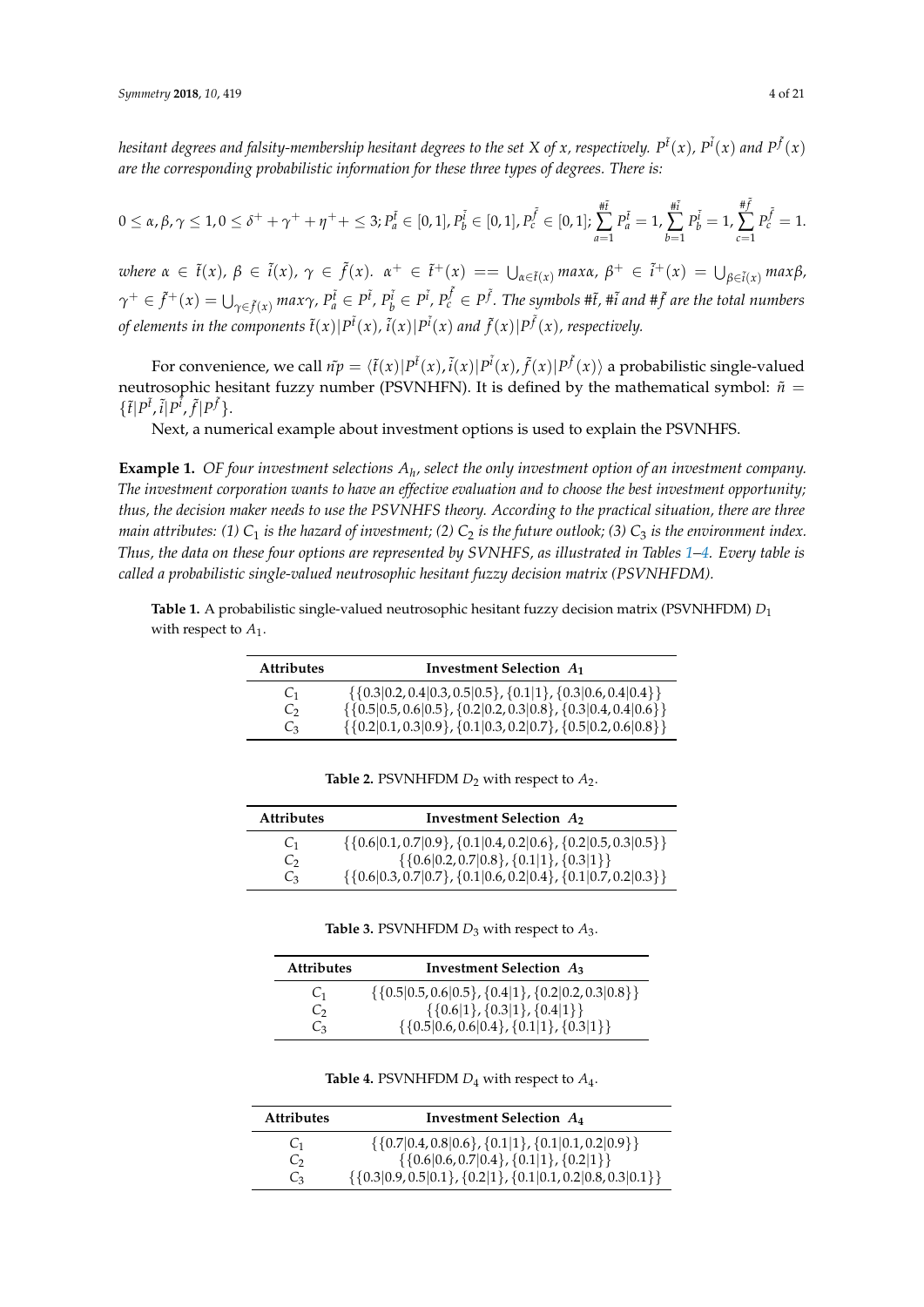In general, in the real world, if the three types of hesitant degrees of the PSVNHFS are interval values, this is a special case of INHFS. This kind of interval is more able to express the problems that people encounter when making choices in real life. However, the PSVNHFS is not an effective tool to solve this problem. Thus, we need to propose a new method to solve this problem. Then, the SVNHFS can be used as a special case of the probabilistic interval neutrosophic hesitant fuzzy circumstance. Thus, the probabilistic interval neutrosophic hesitant fuzzy set (PINHFS) is proposed and studied. The advantages of this are: SVNHFS can be studied in a wider range; the scope of application is also broader and closer to real life. Hence, we will give the concept of PINHFS. Simultaneously, in the rest of this paper, we take PINHFS as an example to conduct research.

<span id="page-4-0"></span>**Definition 5.** *Let X be a fixed set, a probabilistic interval neutrosophic hesitant fuzzy set (PINHFS) on X is defined by the following mathematical symbol:*

$$
N = \{ \langle x, T(x) | P^T(x), I(x) | P^I(x), F(x) | P^F(x) \rangle | x \in X \}.
$$

The components  $T(x)|P^T(x)$ ,  $I(x)|P^I(x)$  and  $F(x)|P^F(x)$  are three sets of possible elements where  $T(x)$ ,  $I(x)$  and  $F(x)$  are three sets of some interval values in the real unit interval [0, 1], which denotes the possible *truth-membership hesitant degrees, indeterminacy-membership hesitant degrees and falsity-membership hesitant* fuzzy degrees of element  $x \in X$  to the set N, respectively.  $P^T(x)$ ,  $P^I(x)$  and  $P^F(x)$  are the corresponding *probabilistic information for these three types of degrees. There is:*

$$
\tilde{\alpha} = [\alpha^L, \alpha^U] \subseteq [0, 1], \tilde{\beta} = [\beta^L, \beta^U] \subseteq [0, 1], \tilde{\gamma} = [\gamma^L, \gamma^U] \subseteq [0, 1]; 0 \le \sup \tilde{\alpha}^+ + \sup \tilde{\beta}^+ + \sup \tilde{\gamma}^+ \le 3;
$$
\n
$$
P_a^T \in [0, 1], P_b^I \in [0, 1], P_c^F \in [0, 1], \sum_{a=1}^{\#\Gamma} P_a^T = 1, \sum_{b=1}^{\#\Gamma} P_b^I = 1, \sum_{c=1}^{\#\Gamma} P_c^F = 1;
$$

where  $\tilde{\alpha} \in T(x)$ ,  $\tilde{\beta} \in I(x)$  and  $\tilde{\gamma} \in F(x)$ .  $\tilde{\alpha}^+ = \bigcup_{\tilde{\alpha} \in T_A(x)} max{\{\tilde{\alpha}\}}$ ,  $\tilde{\beta}^+ = \bigcup_{\tilde{\beta} \in I_A(x)} max{\{\tilde{\beta}\}}$ , and  $\tilde{\gamma}^+ =$  $\bigcup_{\tilde{\gamma}\in F_A(x)}max\{\tilde{\gamma}\}.$   $P_a^T\in P^T$ ,  $P_b^I\in P^I$ ,  $P_c^F\in P^F.$  The symbols #T, #I and # $\tilde{f}$  are the total numbers of elements *in the components*  $T(x)|P^T(x)$ *,*  $I(x)|P^I(x)$  *and*  $F(x)|P^F(x)$ *, respectively.* 

For convenience, we call  $n = \langle T(x)|P^T(x), I(x)|P^I(x), F(x)|P^F(x)\rangle$  a probabilistic interval neutrosophic hesitant fuzzy number (PINHFN). It is defined by the mathematical symbol:  $n =$  ${T|P^T, I|P^I, F|P^F}$ 

If  $\alpha^L = \alpha^U$ ,  $\beta^L = \beta^U$ ,  $\gamma^L = \gamma^U$ , the PINHFS is transformed into the PSVNHFS.

Therefore, we know PINHFS is more general than PSVNHFS. PSVNHFS can satisfy all the properties of PINHFS. Thus, this paper mainly studies PINHFS.

<span id="page-4-1"></span>**Definition 6.** For a PINHFN *n*, where  $a = 1, 2, ..., \text{\#T}$ ,  $b = 1, 2, ..., \text{\#I}$ ,  $c = 1, 2, ..., \text{\#F}$ , the score function  $s(n)$ *is defined as:*

<span id="page-4-2"></span>
$$
s(n) = \frac{\sum_{a=1}^{HT} (\alpha_a^L + \alpha_a^U) P_a^T + \sum_{b=1}^{H} (2 - (\beta_b^L + \beta_b^U)) P_b^I + \sum_{c=1}^{HF} (2 - (\gamma_c^L + \beta_c^U)) P_c^F}{6},
$$
(2)

where #T, #I and # $\tilde{f}$  are the total numbers of elements in the components  $T(x)|P^T(x)$ ,  $I(x)|P^I(x)$  and  $F(x)|P^F(x)$ , respectively.

<span id="page-4-3"></span>**Definition 7.** For a PINHFN *n*, where  $a = 1, 2, ..., \text{\#T}$ ,  $b = 1, 2, ..., \text{\#I}$ ,  $c = 1, 2, ..., \text{\#F}$ , the deviation function *d*(*n*) *is defined as:*

$$
d(n) = \frac{\sum_{a=1}^{#T} (\alpha_a^L + \alpha_a^U - 2s(n))^2 \cdot P_a^T + \sum_{b=1}^{#I} (2 - \beta_b^L - \beta_b^U - 2s(n))^2 \cdot P_b^I + \sum_{c=1}^{#F} (2 - \gamma_c^L - \beta_c^U - 2s(n))^2 \cdot P_c^F}{4}
$$
(3)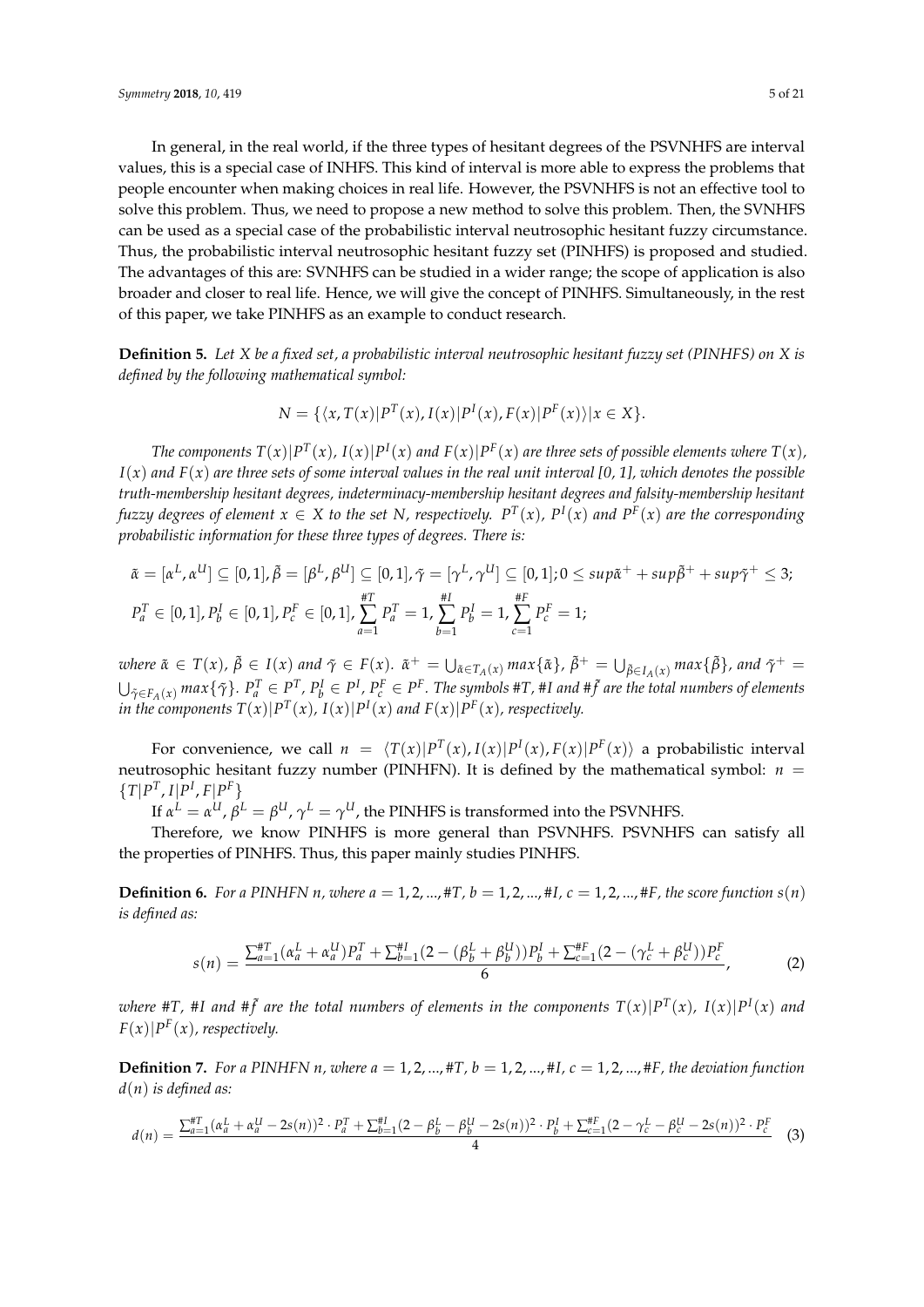where #T, #I and # $\tilde{f}$  are the total numbers of elements in the components  $T(x)|P^T(x)$ ,  $I(x)|P^I(x)$  and  $F(x)|P^F(x)$ , respectively.

<span id="page-5-2"></span>**Definition 8.** Let  $n_1$  and  $n_2$  be two PINHFNs, the comparison of the method for  $n_1$  and  $n_2$  is as follows:

(1) If  $s(n_1) > s(n_2)$ , then  $n_1 > n_2$ ;<br>(2) If  $s(n_1) = s(n_2)$ ,  $d(n_1) > d(n_2)$ 

- (2) *If*  $s(n_1) = s(n_2)$ ,  $d(n_1) > d(n_2)$ , then  $n_1 > n_2$ ;
- (3) *If*  $s(n_1) = s(n_2)$ ,  $d(n_1) = d(n_2)$ , then  $n_1 = n_2$ .

## <span id="page-5-0"></span>**4. Some Basic Operations of PINHFNs**

<span id="page-5-1"></span>**Definition 9.** Let  $n_1 = \{T_1|P^{T_1}, I_1|P^{I_1}, F_1|P^{F_1}\}\$  and  $n_2 = \{T_2|P^{T_2}, I_2|P^{I_2}, F_2|P^{F_2}\}\$  be two PINHFNs, then:

$$
(1) \hspace{0.5cm} (n_1)^c = \bigcup_{\tilde\alpha_1\in T_1,\tilde\beta_1\in I_1,\tilde\gamma_1\in F_1} \{\tilde\gamma_1|P_1^{F_1},[1-\beta_1^U,1-\beta_1^L]|P_1^{I_1},\tilde\alpha_1|P_1^{T_1}\},
$$

$$
(2) \quad n_{1} \cap n_{2} = \bigcap_{\substack{\tilde{\alpha}_{1} \in T_{1}, \tilde{\beta} \in I_{1}, \tilde{\gamma}_{1} \in F_{1}, \\ \tilde{\eta}_{2} \in T_{2}, \tilde{\theta} \in I_{2}, \tilde{\mu}_{2} \in F_{2}}} \{ \{\tilde{\alpha}_{1} \cap \tilde{\eta}_{2} | \frac{P_{2}^{T_{1}} P_{2}^{T_{2}}}{\sum P_{1}^{T_{1}} P_{2}^{T_{2}}} \}, \{\tilde{\beta}_{1} \cup \tilde{\theta}_{2} | \frac{P_{1}^{I_{1}} P_{2}^{I_{2}}}{\sum P_{1}^{I_{1}} P_{2}^{I_{2}}} \},
$$

$$
\{ \tilde{\gamma}_{1} \cup \tilde{\mu}_{2} | \frac{P_{1}^{F_{1}} P_{2}^{F_{2}}}{\sum P_{1}^{F_{1}} P_{2}^{F_{2}}} \} \},
$$

$$
(3) \quad n_{1} \cup n_{2} = \bigcup_{\tilde{\alpha}_{1} \in T_{1}, \tilde{\beta} \in I_{1}, \tilde{\gamma}_{2} \in F_{1}, \tilde{\eta}_{2} \in T_{2}, \tilde{\beta} \in I_{2}, \tilde{\mu}_{2} \in F_{2}} \{ \{ \tilde{\alpha}_{1} \cup \tilde{\eta}_{2} | \frac{P_{1}^{T_{1}} P_{2}^{T_{2}}}{\sum P_{1}^{T_{1}} P_{2}^{T_{2}}} \}, \{\tilde{\beta}_{1} \cap \tilde{\theta}_{2} | \frac{P_{1}^{T_{1}} P_{2}^{T_{2}}}{\sum P_{1}^{T_{1}} P_{2}^{T_{2}}} \},\
$$

$$
\{ \tilde{\gamma}_{1} \cap \tilde{\mu}_{2} | \frac{P_{1}^{F_{1}} P_{2}^{F_{2}}}{\sum P_{1}^{F_{1}} P_{2}^{F_{2}}} \} \},
$$

(4) 
$$
(n_1)^{\lambda} = \bigcup_{\tilde{\alpha}_1 \in T_1, \tilde{\beta}_1 \in I_1, \tilde{\gamma}_1 \in F_1} \{ \{ [(\alpha_1^L)^{\lambda}, (\alpha_1^U)^{\lambda}] | P_1^{T_1} \}, \{ [1 - (1 - \beta_1^L)^{\lambda}, 1 - (1 - \beta_1^U)^{\lambda}] | P_1^{I_1} \}, \{ [1 - (1 - \gamma_1^L), 1 - (1 - \gamma_1^U)]^{\lambda} | P_1^{F_1} \} \},
$$

$$
(5) \qquad \lambda(n_1) = \bigcup_{\tilde{\alpha}_1 \in T_1, \tilde{\beta}_1 \in I_1, \tilde{\gamma}_1 \in F_1} \{ \{ [1 - (1 - \lambda_1^L)^\lambda, 1 - (1 - \lambda_1^L)^\lambda] | P_1^{T_1} \}, \{ [(\beta_1^L)^\lambda, (\beta_1^U)^\lambda] | P_1^{I_1} \}, \{ [(\gamma_1^L)^\lambda, (\gamma_1^U)^\lambda] | P_1^{F_1} \} \},
$$

(6) 
$$
n_1 \oplus n_2 = \bigcup_{\substack{\tilde{\alpha}_1 \in T_1, \tilde{\beta}_1 \in I_1, \tilde{\gamma}_1 \in F_1, \\ \tilde{\eta}_2 \in T_2, \tilde{\theta}_2 \in I_2, \tilde{\mu}_2 \in F_2}} \{ \{ [a_1^L + \eta_2^L - \alpha_2^L \eta_2^L, \alpha_1^U + \eta_2^U - \alpha_2^U \eta_2^U] | P_1^{T_1} P_2^{T_2} \}, \{ [\rho_1^L \theta_2^L, \rho_1^U \theta_2^U] | P_1^{T_1} P_2^{T_2} \}, \{ [\gamma_1^L \mu_2^L, \gamma_1^U \mu_2^U] | P_1^{F_1} P_{c_2}^{F_2} \} \},
$$

(7) 
$$
n_1 \otimes n_2 = \bigcup_{\substack{\tilde{\alpha}_1 \in T_1, \tilde{\beta}_1 \in I_1, \tilde{\gamma}_1 \in F_1, \\ \tilde{\eta}_2 \in T_2, \tilde{\theta}_2 \in I_2, \tilde{\mu}_2 \in F_2}} \{ \{ [\alpha_1^L \eta_2^L, \alpha_1^U \eta_2^U] | P_1^{T_1} P_2^{T_2} \}, \{\beta_1^L + \theta_2^L - \beta_1^L \theta_2^L, \beta_1^U + \theta_2^U - \beta_1^U \theta_2^U | P_1^{I_1} P_2^{I_2} \}, \{\{\gamma_1^L + \mu_2^L - \gamma_1^L \mu_2^L, \gamma_1^U + \mu_2^U - \gamma_1^U \mu_2^U\} | P_1^{F_1} P_{c^2}^{F_2} \} \},
$$

where  $P_1^{T_1}$ ;  $P_1^{I_1}$  and  $P_1^{F_1}$  are hesitant probabilities of  $\tilde\alpha_1\in T_1$ ,  $\tilde\beta_1\in I_1$  and  $\tilde\gamma_1\in F_1$ , respectively.  $P_2^{T_2}$ ;  $P_2^{I_2}$  $a$ nd  $P_1^{F_2}$  are corresponding hesitant probabilities of  $\tilde{\eta}_2 \in T_2$ ,  $\tilde{\theta}_2 \in I_2$  and  $\tilde{\mu}_2 \in F_2$ .

**Theorem 1.** Let  $n_1$  and  $n_2$  be two PINHFNs, then  $(n_1)^c$ ,  $n_1 \cap n_2$ ,  $n_1 \cup n_2$ ,  $(n_1)^\lambda$ ,  $\lambda(n_1)$ ,  $n_1 \oplus n_2$  and  $n_1 \otimes n_2$ *are PINHFNs.*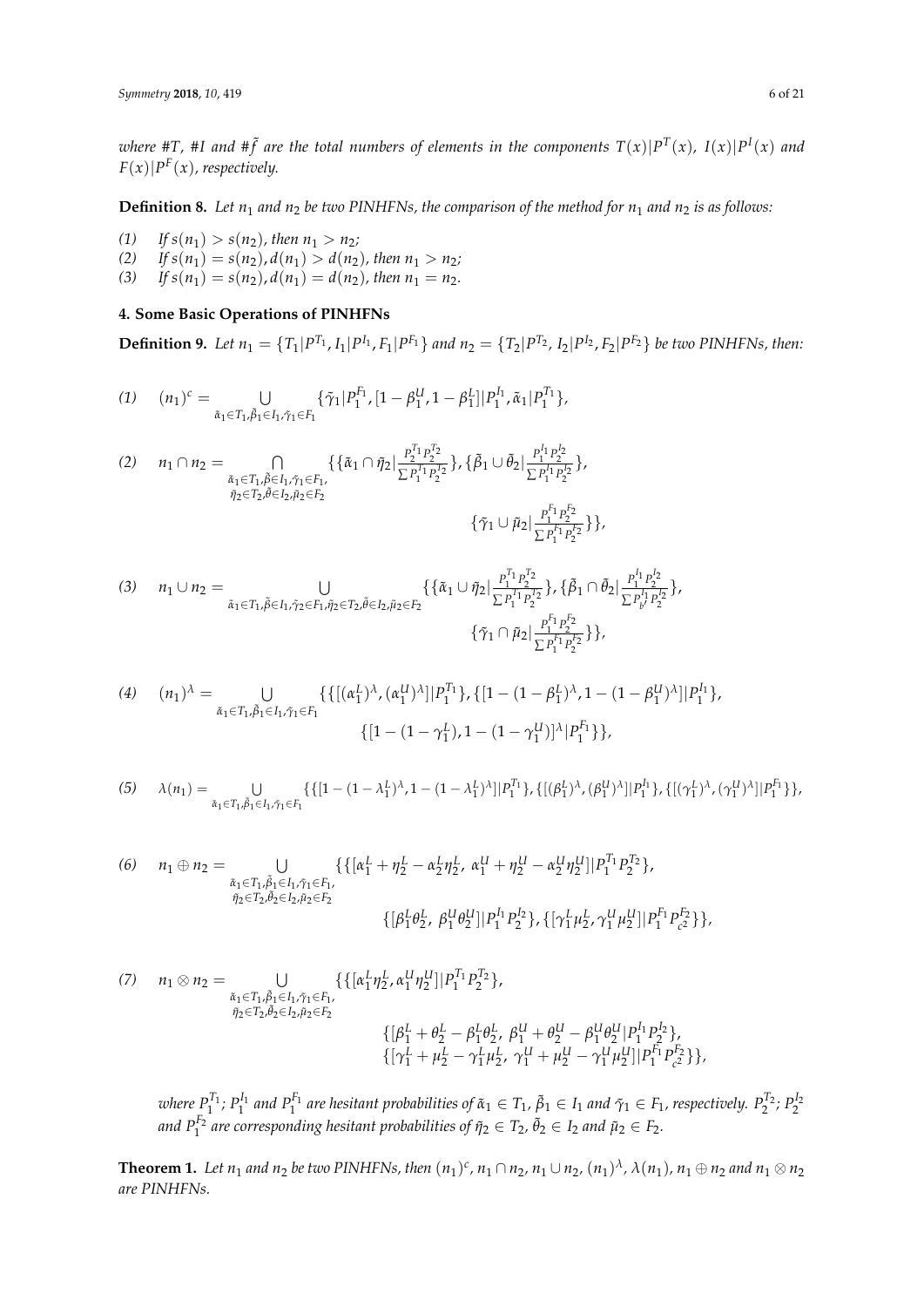**Proof.** By Definition [5,](#page-4-0) Definition [9,](#page-5-1) it is easy to prove the result.  $\Box$ 

**Theorem 2.** Let  $n_1 = (T_1|P^{T_1}, I_1|P^{I_1}, F_1|P^{F_1}), n_2 = (T_2|P^{T_2}, I_2|P^{I_2}, F_2|P^{F_2})$  and  $n_3 =$  $(T_3|P^{T_3}, I_3|P^{I_3}, F_3|P^{F_3})$  be three PINHFNs,  $\lambda$ ,  $\lambda_1$ ,  $\lambda_2 \geq 0$ , then:

- *(1)*  $n_1 \oplus n_2 = n_2 \oplus n_1; n_1 \otimes n_2 = n_2 \otimes n_1,$
- (2)  $(n_1 \oplus n_2) \oplus n_3 = n_1 \oplus (n_2 \oplus n_3); (n_1 \otimes n_2) \otimes n_3 = n_1 \otimes (n_2 \otimes n_3),$ <br>(3)  $\lambda(n_1 \oplus n_2) = \lambda(n_1) \oplus \lambda(n_2),$
- $\lambda(n_1 \oplus n_2) = \lambda(n_1) \oplus \lambda(n_2)$ ,
- (4)  $(n_1 \otimes n_2)^{\lambda} = (n_1)^{\lambda} \otimes (n_2)^{\lambda}$
- $(5)$   $(n_1)^{\lambda_1+\lambda_2} = (n_1)^{\lambda_1} \otimes (n_1)^{\lambda_2}; (\lambda_1+\lambda_2)n_1 = \lambda_1(n_1) \oplus \lambda_2(n_1).$

**Proof.** If  $P_1^{T_1}$ ;  $P_1^{I_1}$  and  $P_1^{F_1}$  are probabilities of  $\tilde{\alpha}_1 \in T_1$ ,  $\tilde{\beta}_1 \in I_1$  and  $\tilde{\gamma}_1 \in F_1$ , respectively.  $P_2^{T_2}$ ,  $P_2^{I_2}$  and  $P_2^{F_2}$  are corresponding probabilities of  $\tilde{\eta}_2 \in T_2$ ,  $\tilde{\theta}_2 \in I_2$  and  $\tilde{\mu}_2 \in F_2$ .  $P_3^{T_3}$ ,  $P_3^{I_3}$  and  $P_3^{F_3}$  are corresponding probabilities of  $\tilde{\xi}_3 \in T_3$ ,  $\tilde{\sigma}_3 \in I_3$  and  $\tilde{\phi}_3 \in F_3$ , then we have:

- (1) By Definition [9,](#page-5-1) we can get that  $(1)$  is true.
- (2)

$$
(n_1 \oplus n_2) \oplus n_3 = \bigcup_{\substack{\tilde{a}_1 \in T_1, \tilde{\beta}_1 \in I_1, \tilde{\gamma}_1 \in F_1, \\ \tilde{\eta}_2 \in T_2, \tilde{\theta}_2 \in I_2, \tilde{\mu}_2 \in F_2}} \{ \{ [\alpha_1^L + (\eta_2^L + \xi_3^L - \eta_2^L \xi_3^L) - \alpha_1^L (\eta_2^L + \xi_3^L - \eta_2^L \xi_3^L), \\ \tilde{\xi}_3 \in T_3, \tilde{\sigma}_3 \in I_3, \tilde{\phi}_3 \in F_3} \alpha_1^U + (\eta_2^U + \xi_3^U - \eta_2^U \xi_3^U) - \alpha_1^U (\eta_2^U + \xi_3^U - \eta_2^U \xi_3^U) ] |P_1^{T_1} (P_2^{T_2} P_3^{T_3}) \},
$$
  

$$
\{ [\beta_1^L (\theta_2^L \sigma_3^L), \beta_1^U (\theta_2^U \sigma_3^U)] | P_1^{I_1} (P_2^{I_2} P_3^{I_3}) \},
$$
  

$$
\{ [\lambda_1^L (\mu_2^L \phi_3^L), \lambda_1^U (\mu_2^U \phi_3^U)] | P_1^{F_1} (P_2^{F_2} P_3^{F_3}) \} \}
$$
  
=  $n_1 \oplus (n_2 \oplus n_3).$ 

Similarly, we can obtain  $(n_1 \otimes n_2) \otimes n_3 = n_1 \otimes (n_2 \otimes n_3)$ .

(3)

$$
\lambda(n_1 \oplus n_2) = \bigcup_{\substack{\tilde{\alpha}_1 \in T_1, \tilde{\beta}_1 \in I_1, \tilde{\gamma}_1 \in F_1, \\ \tilde{\eta}_2 \in T_2, \tilde{\theta}_2 \in I_2, \tilde{\eta}_2 \in F_2}} \{ \{ [1 - (1 - (\alpha_1^L + \eta_2^L - \alpha_1^L \eta_2^L))^{\lambda}, 1 - (1 - (\alpha_1^U + \eta_2^U - \alpha_1^U \eta_2^U))^{\lambda} ] | P_1^{\tilde{\tau}_1} P T_{22} \}
$$
\n
$$
\{ [(\beta_1^L)^{\lambda} (\theta_2^L)^{\lambda}, (\beta_1^U)^{\lambda} (\theta_2^U)^{\lambda}] | P_1^{\tilde{\tau}_1} P_2^{\tilde{\tau}_2} \}, \{ [(\gamma_1^L)^{\lambda} (\mu_2^L)^{\lambda}, (\gamma_1^U)^{\lambda} (\mu_2^U)^{\lambda}] | P_1^{\tilde{\tau}_1} P_2^{\tilde{\tau}_2} \} \}
$$

$$
=\bigcup_{\tilde{\alpha}_1\in T_1,\tilde{\beta}_1\in I_1,\tilde{\gamma}_1\in F_1}\{\{[1-(1-\alpha_1^L)^{\lambda},1-(1-\alpha_1^U)^{\lambda}]\}P_1^{T_1}\},\{[(\beta_1^L)^{\lambda},(\beta_1^U)^{\lambda}]\}P_1^{I_1}\},\{[(\gamma_1^L)^{\lambda},(\gamma_1^U)^{\lambda}]\}P_1^{F_1}\}\}\
$$

$$
\oplus \bigcup_{\tilde{\eta}_2\in T_2,\tilde{\theta}_2\in I_2,\tilde{\mu}_2\in F_2}\{\{[1-(1-\eta_2^L)^{\lambda},1-(1-\eta_2^U)^{\lambda}]\}P_2^{T_2}\},\{[(\theta_2^L)^{\lambda},(\theta_2^U)^{\lambda}]\}P_2^{I_2}\},\{[(\mu_2^L)^{\lambda},(\mu_2^U)^{\lambda}]\}P_2^{F_2}\}\}
$$

$$
=\lambda(n_1)\oplus\lambda(n_2).
$$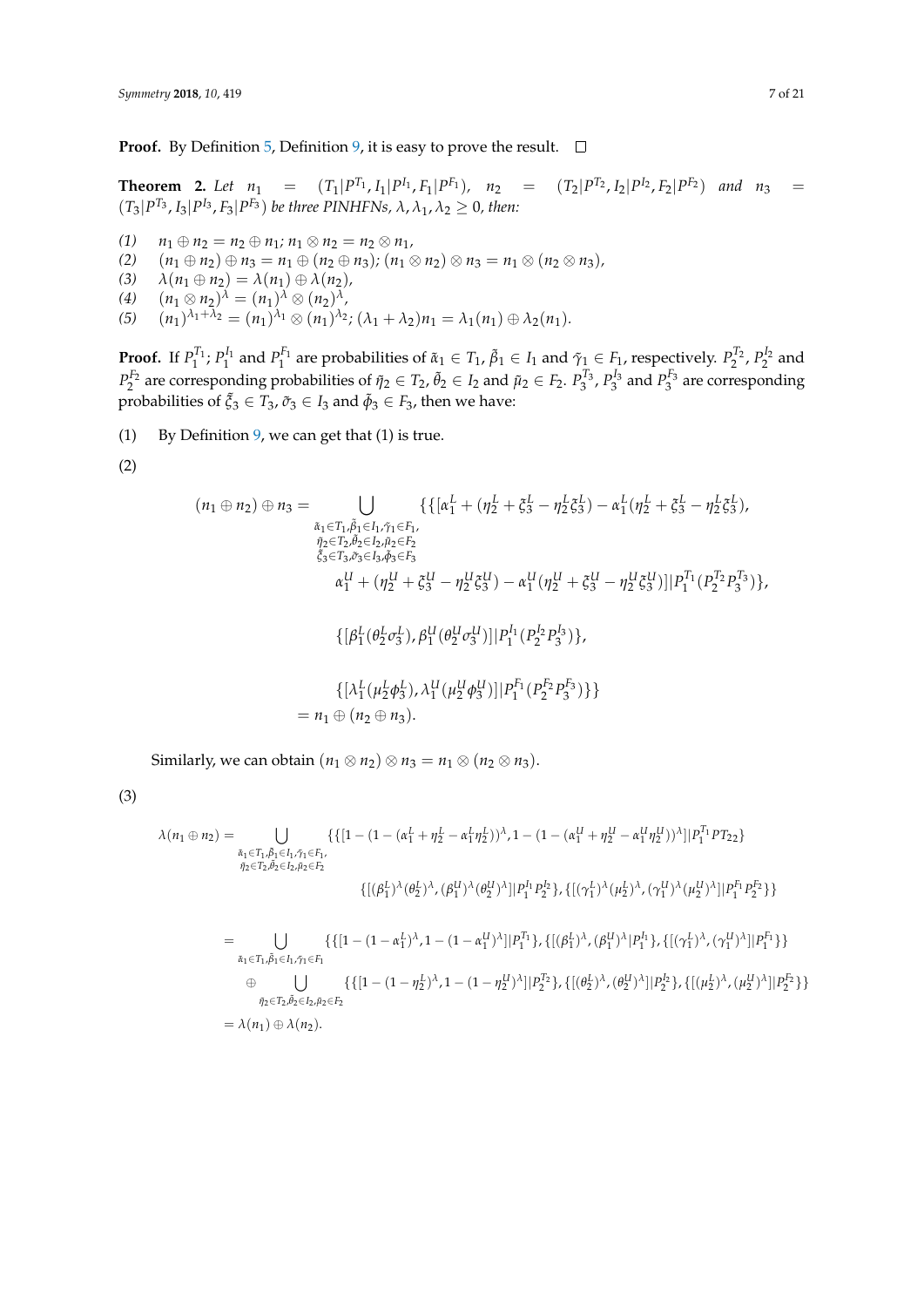(4)

$$
(n_1 \otimes n_2)^{\lambda} = \bigcup_{\substack{\tilde{\alpha}_1 \in T_1, \tilde{\beta}_1 \in I_1, \tilde{\gamma}_1 \in F_1, \\ \tilde{\eta}_2 \in T_2, \tilde{\theta}_2 \in I_2, \tilde{\mu}_2 \in F_2}} \{ \{ [(\alpha_1^L \eta_2^L)^\lambda, (\alpha_1^U \eta_2^U)^\lambda] | P_1^{T_1} P_2^{T_2} \} \}, \newline
$$
  
\n
$$
\{ [1 - (1 - (\beta_1^L + \theta_2^L - \beta_1^L \theta_2^L))^\lambda, 1 - (1 - (\beta_1^U + \theta_2^U - \beta_1^U \theta_2^U))^{\lambda}] | P_1^{I_1} P_2^{I_2} \},
$$
  
\n
$$
\{ [1 - (1 - (\gamma_1^L + \mu_2^L - \gamma_1^L \mu_2^L))^\lambda, 1 - (1 - (\gamma_1^U + \mu_2^U - \gamma_1^U \mu_2^U))^{\lambda}] | P_1^{I_1} P_2^{I_2} \} \}
$$
  
\n
$$
= \bigcup_{\tilde{\alpha}_1 \in T_1, \tilde{\beta}_1 \in I_1, \tilde{\gamma}_1 \in F_1} \{ \{ [(\alpha_1^L)^\lambda, (\alpha_1^U)^\lambda] | P_1^{T_1} \}, \{ [1 - (1 - \beta_1^L)^\lambda, 1 - (1 - \beta_1^U)^\lambda] | P_1^{I_1} \}, \newline
$$
  
\n
$$
\otimes \bigcup \{ \{ [(\eta_2^L)^\lambda, (\eta_2^U)^\lambda] | P_2^{T_2} \}, \{ [1 - (1 - \theta_2^L)^\lambda, 1 - (1 - \theta_2^U)^\lambda] | P_2^{I_2} \}, \newline
$$

$$
\otimes \bigcup_{\tilde{\eta}_2 \in T_2, \tilde{\theta}_2 \in I_2, \tilde{\mu}_2 \in F_2} \{ \{ |(\eta_2^{\nu})^{\alpha}, (\eta_2^{\omega})^{\alpha}| | P_2^{\nu_2} \}, \{ |1 - (1 - \theta_2^{\nu})^{\alpha}, 1 - (1 - \theta_2^{\omega})^{\alpha}| | P_2^{\nu_2} \}
$$

$$
\{ [1 - (1 - \mu_2^L)^{\lambda}, 1 - (1 - \mu_2^U)^{\lambda}] | P_2^{\nu_2} \} \}
$$

 $=(n_1)^{\lambda} \otimes (n_2)^{\lambda}.$ 

(5)

$$
(n_1)^{\lambda_1 + \lambda_2} = \bigcup_{\tilde{\alpha}_1 \in T_1, \tilde{\beta}_1 \in I_1, \tilde{\gamma}_1 \in F_1} \{ \{ [(\alpha_1^L)^{\lambda_1 + \lambda_2}, (\alpha_1^U)^{\lambda_1 + \lambda_2}] | P_1^{T_1} \}, \{ [1 - (1 - \beta_1^L)^{\lambda_1 + \lambda_2}, 1 - (1 - \beta_1^U)^{\lambda_1 + \lambda_2}] | P_1^{F_1} \},
$$
  
\n
$$
= \bigcup_{\tilde{\alpha}_1 \in T_1, \tilde{\beta}_1 \in I_1, \tilde{\gamma}_1 \in F_1} \{ \{\alpha_{a'}^{\lambda_1} | P_{a'}^{\tilde{r}_1}\}, \{ (1 - (1 - \beta_{b'})^{\lambda_1}) | P_{b'}^{\tilde{r}_1} \}, \{ (1 - (1 - \gamma_{c'})^{+\lambda_1}) | P_{c'}^{\tilde{r}_1} \} \}
$$
  
\n
$$
\otimes \bigcup_{\tilde{\alpha}_1 \in T_1, \tilde{\beta}_1 \in I_1, \tilde{\gamma}_1 \in F_1} \{ \{ [(\alpha_1^L)^{\lambda_2}, (\alpha_1^U)^{\lambda_2}] | P_1^{T_1} \}, \{ [1 - (1 - \beta_1^L)^{\lambda_2}, 1 - (1 - \beta_1^U)^{\lambda_2}] | P_1^{I_1} \},
$$
  
\n
$$
\{ [1 - (1 - \gamma_1^L)^{\lambda_2}, 1 - (1 - \gamma_1^U)^{\lambda_2}] | P_1^{F_1} \} \}
$$

$$
=(n_1)^{\lambda_1}\otimes (n_1)^{\lambda_2}.
$$

Similarly, we have  $(\lambda_1 + \lambda_2)n_1 = \lambda_1(n_1) \oplus \lambda_2(n_1)$ .  $\Box$ 

**Theorem 3.** *Let*  $n_1$  *and*  $n_2$  *be two PINHFNs,*  $\lambda \geq 0$ *, then:* 

(1)  $((n_1)^c)^{\lambda} = (\lambda(n_1))^c$ , (2)  $\lambda(n_1)^c = ((n_1)^{\lambda})^c$ , (3)  $(n_1)^c \oplus n_2^c = (n_1 \otimes n_2)^c$ , (4)  $(n_1)^c \otimes (n_2)^c = (n_1 \oplus n_2)^c$ .

**Proof.**  $P_1^{T_1}$ ;  $P_1^{I_1}$  and  $P_1^{F_1}$  are hesitant probabilities of  $\tilde{a}_1 \in T_1$ ,  $\tilde{\beta}_1 \in I_1$  and  $\tilde{\gamma}_1 \in F_1$ , respectively.  $P_2^{T_2}$ ,  $P_2^{I_2}$ and  $P_2^{F_2}$  are corresponding hesitant probabilities of  $\tilde{\eta}_2 \in T_2$ ,  $\tilde{\theta}_2 \in I_2$  and  $\tilde{\mu}_2 \in F_2$ . Then: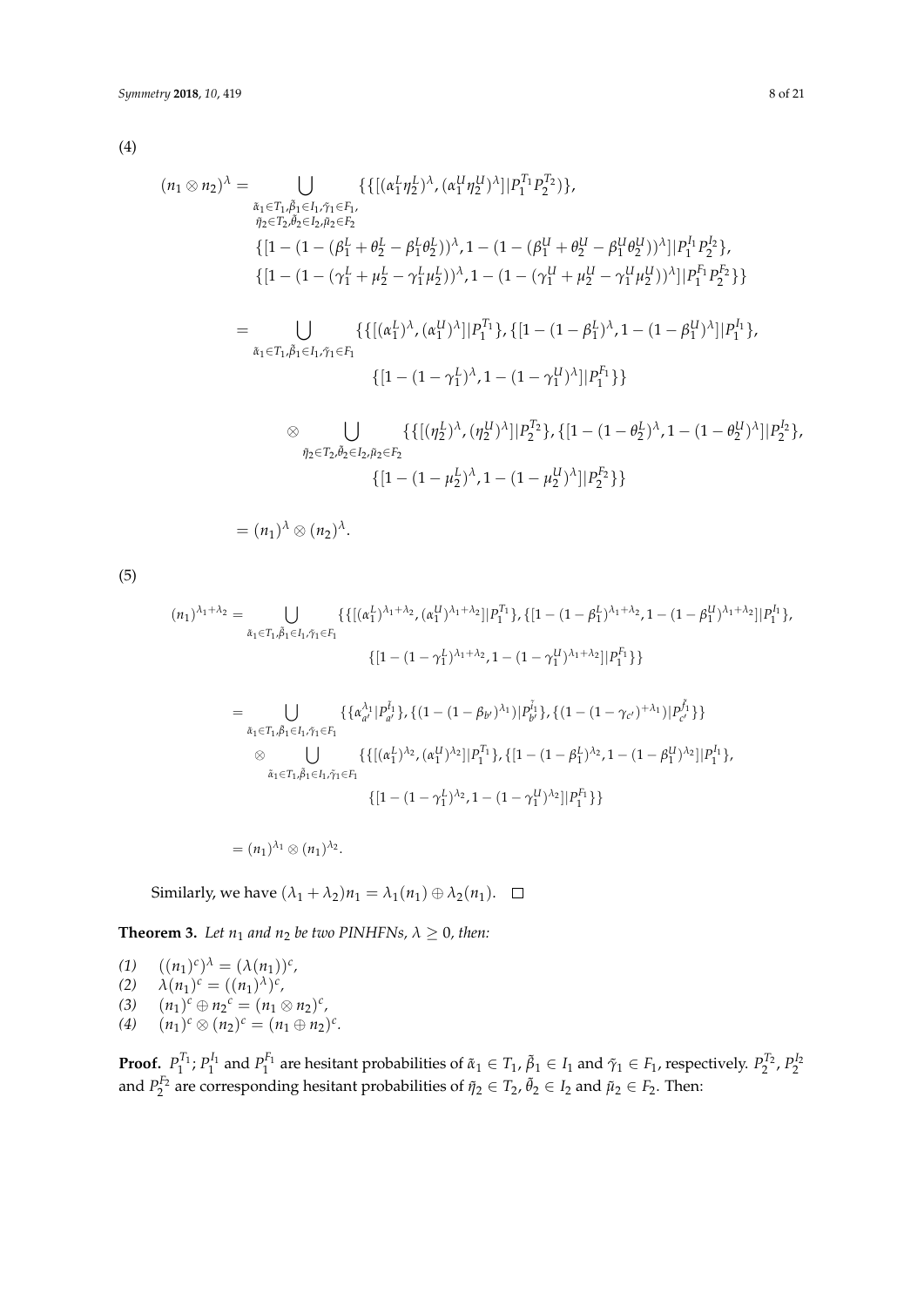(1)

$$
((n_1)^c)^{\lambda} = (\bigcup_{\tilde{\alpha}_1 \in T_1, \tilde{\beta}_1 \in I_1, \tilde{\gamma}_1 \in F_1} \{ \{ [\gamma_1^L, \gamma_1^U] | P_1^{F_1} \}, \{ [1 - \beta_1^U, 1 - \beta_1^U] | P_1^{I_1} \}, \{ \alpha_1^L, \alpha_1^U] | P_1^{T_1} \} \} )^{\lambda}
$$
  
\n
$$
= \bigcup_{\tilde{\alpha}_1 \in T_1, \tilde{\beta}_1 \in I_1, \tilde{\gamma}_1 \in F_1} \{ \{ [(\gamma_1^L)^{\lambda}, (\gamma_1^U)^{\lambda}] | P_1^{F_1} \}, \{ [1 - (\beta_1^U)^{\lambda}, 1 - (\beta_1^U)^{\lambda}] | P_1^{I_1} \}, \{ [1 - (1 - \alpha_1^L)^{\lambda}, 1 - (1 - \alpha_1^U)^{\lambda}] | P_1^{\tilde{I}_1} \}
$$
  
\n
$$
= (\lambda (\bigcup_{\tilde{\alpha}_1 \in T_1, \tilde{\beta}_1 \in I_1, \tilde{\gamma}_1 \in F_1} \{ \{ [\alpha_1^L, \alpha_1^U] | P_1^{T_1} \}, [\beta_1^L, \beta_1^U] | P_1^{I_1} \}, [\gamma_1^L, \gamma_1^U] | P_1^{F_1} \} \} ) )^c
$$
  
\n
$$
= (\lambda (n_1))^c.
$$

(2)

$$
\lambda(n_1)^c = \lambda \left( \bigcup_{\tilde{\alpha}_1 \in T_1, \tilde{\beta}_1 \in I_1, \tilde{\gamma}_1 \in F_1} \{ \{ [\gamma_1^L, \gamma_1^U] | P_1^{F_1} \}, [1 - \beta_1^U, 1 - \beta_1^U] | P_1^{I_1} \}, \{ [\alpha_1^L, \alpha_1^L] | P_1^{T_1} \} \} \right)
$$
  
= 
$$
\bigcup_{\alpha_{a'} \in \tilde{t}_1, \beta_{b'} \in \tilde{i}_1, \gamma_{c'} \in \tilde{f}_1} \{ \{ 1 - (1 - \gamma_1^L)^{\lambda}, 1 - (1 - \gamma_1^U)^{\lambda} | P_1^{F_1} \}, \{ [(1 - \beta_1^U)^{\lambda}, (1 - \beta_1^L)^{\lambda}] | P_1^{I_1} \}, \{ [( \alpha_1^L)^{\lambda}, (\alpha_1^U)^{\lambda} ] | P_1^{T_1} \} \} \}
$$

$$
= (\bigcup_{\alpha_{a'} \in \tilde{t}_1, \beta_{b'} \in \tilde{t}_1, \gamma_{c'} \in \tilde{f}_1} \{ \{ [(\alpha_1^L)^\lambda, (\alpha_1^U)^\lambda] | P_1^{T_1} \}, \{ [1 - (1 - \beta_1^L)^\lambda, 1 - (1 - \beta_1^U)^\lambda] | P_1^{I_1} \}, \\\} \{ [1 - (1 - \gamma_1^L)^\lambda, 1 - (1 - \gamma_1^U)^\lambda] | P_1^{F_1} \} \} )^c
$$
  
=  $((n_1)^\lambda)^c$ .

(3)

$$
(n_1)^c \oplus (n_2)^c = (\bigcup_{\substack{\tilde{\alpha}_1 \in T_1, \tilde{\beta}_1 \in L_1, \tilde{\gamma}_1 \in F_1}} \{ \{ [\gamma_1^L, \gamma_1^U] | P_1^{F_1} \}, \{ [1 - \beta_1^U, 1 - \beta_1^L] | P_1^{L_1} \}, \{ [\alpha_1^L, \alpha_1^U] | P_1^{T_1} \} \} )
$$
  
\n
$$
\oplus (\bigcup_{\substack{\tilde{\eta}_2 \in T_2, \tilde{\beta}_2 \in L_2, \tilde{\mu}_2 \in F_2}} \{ [\mu_2^L, \mu_2^U] | P_2^{F_2} \}, \{ [1 - \theta_2^U, 1 - \theta_2^L] | P_2^{L_2} \}, \{ [\eta_2^L, \eta_2^U] | P_2^{T_2} \} \} )
$$
  
\n
$$
= \bigcup_{\substack{\tilde{\alpha}_1 \in T_1, \tilde{\beta}_1 \in L_1, \tilde{\gamma}_1 \in F_1, \\ \tilde{\eta}_2 \in T_2, \tilde{\theta}_2 \in L_2, \tilde{\mu}_2 \in F_2}} \{ \{ [\gamma_1^L + \mu_2^L - \gamma_1^L \mu_2^L, \gamma_1^U + \mu_2^U - \gamma_1^U \mu_2^U] | P_1^{F_1} P_2^{F_2} \}, \{ [\alpha_1^L \eta_2^L, \alpha_1^U \eta_2^U] | P_1^{T_1} P_2^{T_2} \} \} \}
$$
  
\n
$$
= (\bigcup_{\substack{\tilde{\alpha}_1 \in T_1, \tilde{\beta}_1 \in L_1, \tilde{\gamma}_1 \in F_1, \\ \tilde{\eta}_2 \in T_2, \tilde{\theta}_2 \in L_2, \tilde{\mu}_2 \in F_2}} \{ \{ [\alpha_1^L \eta_2^L, \alpha_1^U \eta_2^U] | P_1^{T_1} P_2^{T_2} \}, \{ [\beta_1^L + \theta_2^L - \beta_1^L \theta_2^L, \beta_1^U + \theta_2^U - \beta_1^U \theta_2^U] | P_1^{I_1} P_2^{I_2} \}, \tilde{\alpha}_1
$$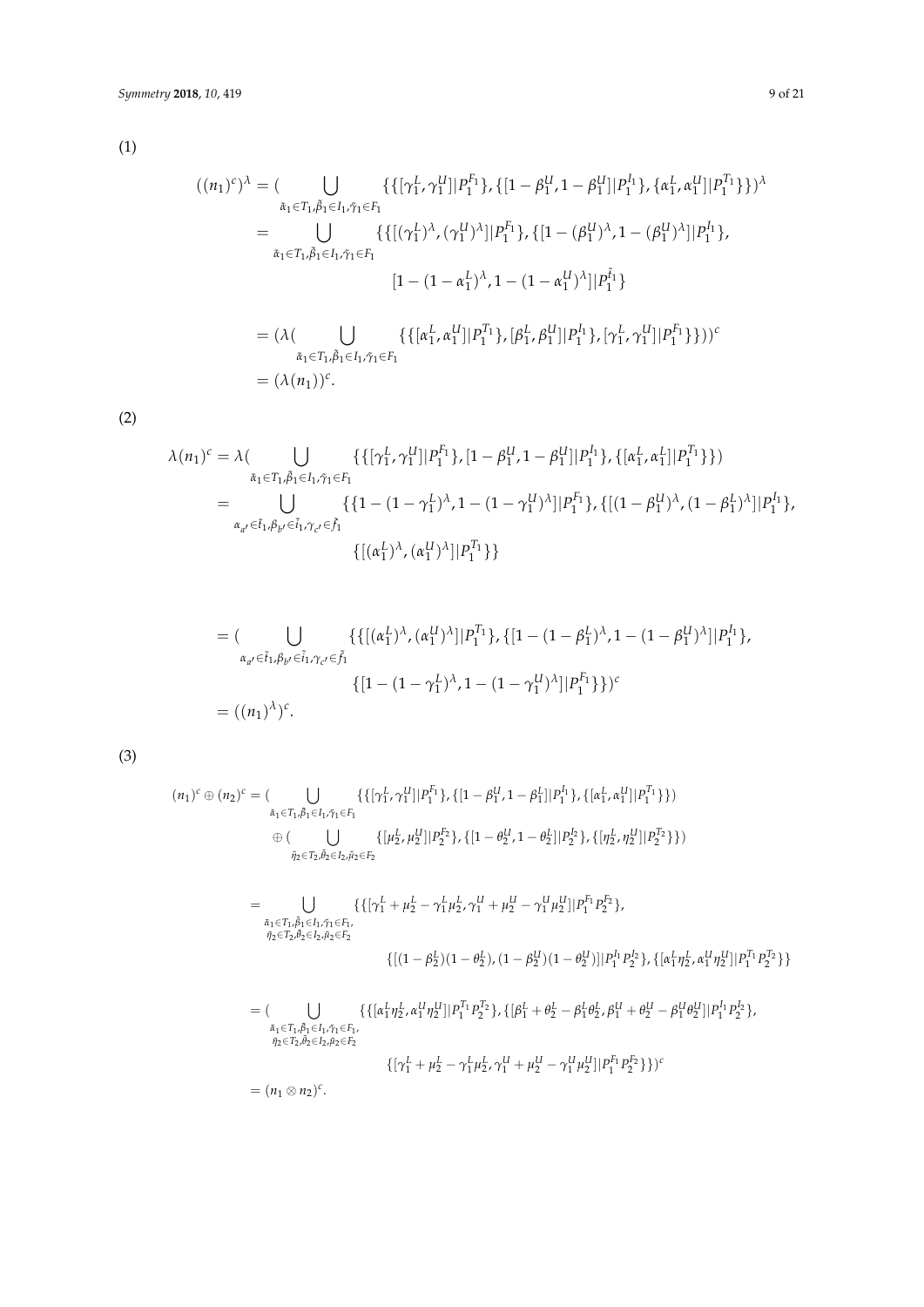(4)

$$
(n_1)^c \otimes (n_2)^c = (\bigcup_{\tilde{\alpha}_1 \in T_1, \tilde{\beta}_1 \in I_1, \tilde{\gamma}_1 \in F_1} \{ \{ [\gamma_1^L, \gamma_1^U] | P_1^{F_1} \}, \{ [1 - \beta_1^U, 1 - \beta_1^L] | P_1^{I_1} \}, \{ [\alpha_1^L, \alpha_1^U] | P_1^{T_1} \} \} )
$$
  
\n
$$
\otimes (\bigcup_{\tilde{\eta}_2 \in T_2, \tilde{\beta}_2 \in I_2, \tilde{\mu}_2 \in F_2} \{ \{ [ \mu_2^L, \mu_2^U] | P_2^{F_2} \}, \{ [1 - \theta_2^U, 1 - \theta_2^L] | P_2^{I_2} \}, \{ [\eta_2^L, \eta_2^U] | P_2^{T_2} \} \} )
$$
  
\n
$$
= \bigcup_{\tilde{\alpha}_1 \in T_1, \tilde{\beta}_1 \in I_1, \tilde{\gamma}_1 \in F_1, \tilde{\eta}_1 \in F_1, \tilde{\eta}_1 \in F_1, \tilde{\eta}_1 \in F_1, \tilde{\eta}_1 \in F_1, \tilde{\eta}_1 \in F_1, \tilde{\eta}_1 \in F_1, \tilde{\eta}_1 \in F_1, \tilde{\eta}_1 \in F_1, \tilde{\eta}_1 \in F_1, \tilde{\eta}_1 \in F_1, \tilde{\eta}_1 \in F_1, \tilde{\eta}_1 \in F_1, \tilde{\eta}_1 \in F_1, \tilde{\eta}_1 \in F_1, \tilde{\eta}_1 \in F_1, \tilde{\eta}_1 \in F_1, \tilde{\eta}_1 \in F_1, \tilde{\eta}_1 \in F_1, \tilde{\eta}_1 \in F_1, \tilde{\eta}_1 \in F_1, \tilde{\eta}_1 \in F_1, \tilde{\eta}_1 \in F_1, \tilde{\eta}_1 \in F_1, \tilde{\eta}_1 \in F_1, \tilde{\eta}_1 \in F_1, \tilde{\eta}_1 \in F_1, \tilde{\eta}_1 \in F_1, \tilde{\eta}_1 \in F_1, \tilde{\eta}_1 \in F_1, \tilde{\eta}_1 \in F_1, \tilde{\eta}_1 \in F_1,
$$

 $\Box$ 

The PSVNHFS also satisfies the above properties, and the process of the proof is omitted.

## <span id="page-9-0"></span>**5. The Basic Aggregation Operators for PINHFSs**

<span id="page-9-1"></span>**Definition 10.** Let  $n_j$  ( $x = 1, 2, \cdots, X$ ) be a non-empty collection of PINHFNs, then a probabilistic interval *neutrosophic hesitant fuzzy weighted averaging (PINHFWA) operator can be indicated as:*

$$
PINHFWA(n_1, n_2, \cdots, n_X) = \bigoplus_{j=1}^{X} w_j(n_j)
$$
  
= 
$$
\bigcup \{ \{ [1 - \prod_{j=1}^{X} (1 - \alpha_j^L)^{w_j}, 1 - \prod_{j=1}^{X} (1 - \alpha_j^U)^{w_j} ] | \prod_{j=1}^{X} P_j^{T_j} \},
$$
  

$$
\{ [\prod_{j=1}^{X} (\beta_j^L)^{w_j}, \prod_{j=1}^{X} (\beta_j^U)^{w_j} ] | \prod_{j=1}^{X} P_j^{I_j} \}, \{ [\prod_{j=1}^{X} (\gamma_j^L)^{w_j}, \prod_{j=1}^{X} (\gamma_j^L)^{w_j} ] | \prod_{j=1}^{X} P_j^{F_j} \} \},
$$

$$
(4)
$$

where  $[\alpha_j^L,\alpha_j^U]=\tilde{\alpha}_j\in T_j$ ,  $[\beta_j^L,\beta_j^U]=\tilde{\beta}_j\in I_j$ ,  $[\gamma_j^L,\gamma_j^U]=\tilde{\gamma}\in F_j$ ,  $P_j^{T_j}$ ,  $P_j^{I_j}$  and  $P_j^{F_j}$  are corresponding hesitant probabilities of  $\tilde{\alpha}_j\in T_j$ ,  $\tilde{\beta}_j\in I_j$  and  $\tilde{\gamma}_j\in F_j$ .  $j=1,2,\cdots$  , X,  $w_j$  is the weight of  $n_j$  and  $\sum\limits_{}^{{\rm{X}}}$  $\sum_{j=1}$   $w_j = 1$ *. If all*  $wights$  are  $\frac{1}{X}$ , then the PINHFWA operator reduces to the probabilistic interval neutrosophic hesitant fuzzy *averaging (PINHFA) operator:*

$$
PINHFA(n_1, n_2, \cdots, n_X) = \bigoplus_{j=1}^{X} \frac{1}{X}(n_j)
$$
  
= 
$$
\bigcup \{ \{ [1 - \prod_{j=1}^{X} (1 - \alpha_j^L)^{\frac{1}{X}}, 1 - \prod_{j=1}^{X} (1 - \alpha_j^L)^{\frac{1}{X}}] | \prod_{j=1}^{X} P_j^{T_j} \},
$$
  

$$
\{ [\prod_{j=1}^{X} (\beta_j^L)^{\frac{1}{X}}, \prod_{j=1}^{X} (\beta_j^U)^{\frac{1}{X}}] | \prod_{j=1}^{X} P_j^{I_j} \}, \{ [\prod_{j=1}^{X} (\gamma_j^L)^{\frac{1}{X}}, \prod_{j=1}^{X} (\gamma_j^U)^{\frac{1}{X}}] | \prod_{j=1}^{X} P_j^{F_j} \}.
$$

$$
(5)
$$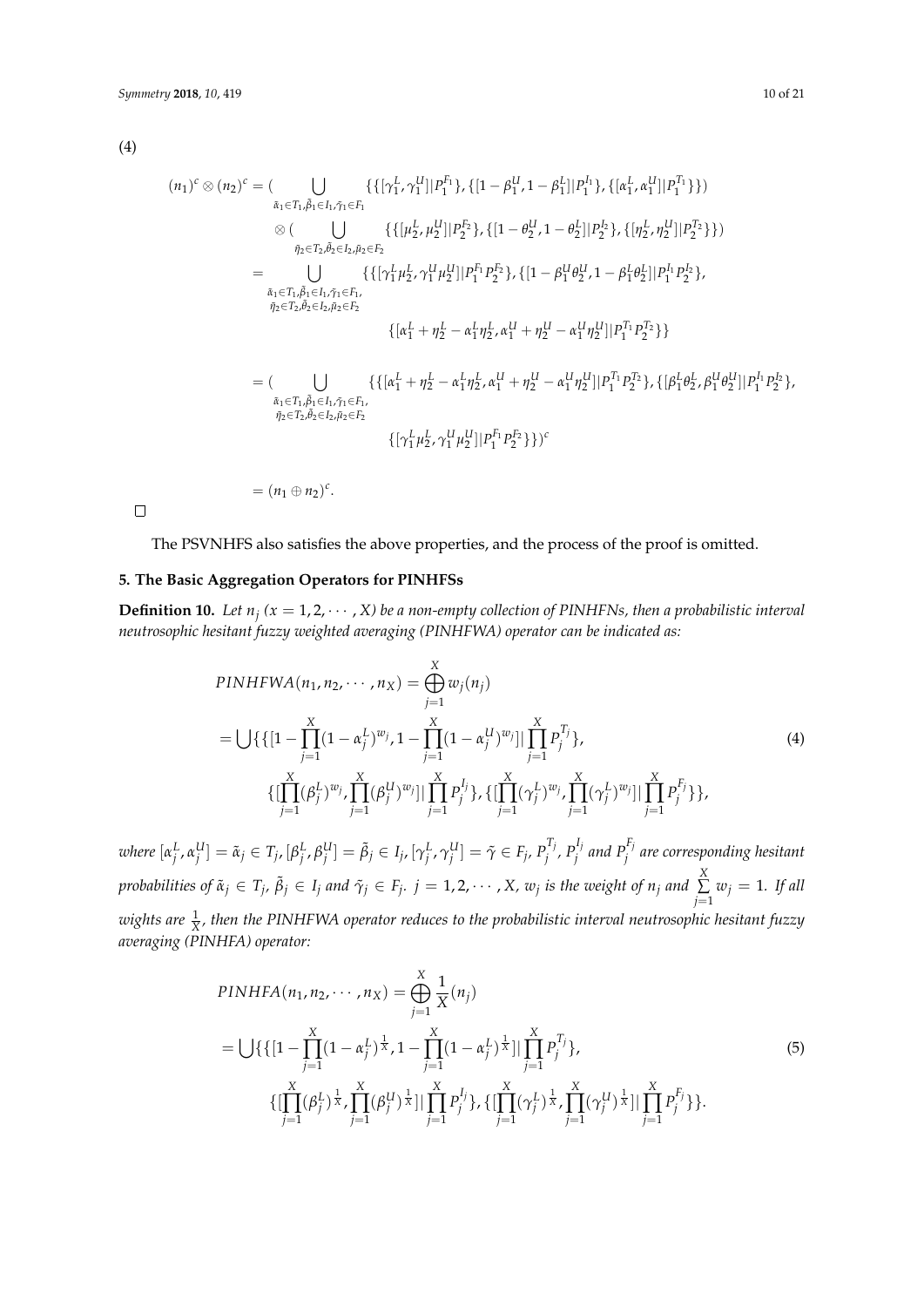<span id="page-10-0"></span>**Theorem 4.** (Monotonicity) Let  $n_j$  = {{ $\tilde{a}_j | P_j^{T_j}$ }, { $\tilde{\beta}_j | P_j^{L_j}$ }, { $\tilde{\gamma}_j | P_j^{F_j}$ }} and  $m_j$  = *J j j j*  $\{\{\tilde{\eta}_j|P_j^{T^*_j}\},\{\tilde{\theta}_2|P_j^{I^*_j}\},\{\tilde{\mu}_j|P_j^{F^*_j}\}\}\$  be two collections of PINHFNs;  $w_j(j=1,2,\cdots,X)$  is weight, and  $\sum_{j=1}^n w_j = 1$ . If  $P_j^{T_j} = P_j^{T_j^*}$ ,  $P_j^{I_j} = P_j^{I_j^*}$ ,  $P_j^{F_j} = P_j^{F_j^*}$  and  $\alpha_j^L \leq \eta_j^L$ ,  $\alpha_j^L \leq \eta_j^L$ ,  $\beta_j^L \geq \theta_j^L$ ,  $\beta_j^L \geq \theta_j^L$ ,  $\gamma_j^L \geq \mu_j^L$ ,  $\gamma^U_j \geq \mu^U_j$  , then:

$$
PINHFWA(n_1, n_2, \cdots, n_X) \leq PINHFWA(m_1, m_2, \cdots, m_X).
$$
 (6)

**Proof.** Since  $\alpha_j^L \leq \eta_j^L$ ,  $\alpha_j^U \leq \eta_j^U$ ,  $\beta_j^L \geq \theta_j^L$ ,  $\beta_j^U \geq \theta_j^U$ ,  $\gamma_j^L \geq \mu_j^L$ ,  $\gamma_j^U \geq \mu_j^U$  for all  $j$ , we have:  $1-\prod (1-\alpha_j^L)^{w_j} \leq 1-\prod (1-\eta_j^L)^{w_j}$ ,  $1-\prod (1-\alpha_j^U)^{w_j} \leq 1-\prod (1-\eta_j^U)^{w_j}$ ;  $\Pi(\beta_j^L)^{w_j} \geq \Pi(\theta_j^L)^{w_j}$ ,  $\Pi(\beta_j^U)^{w_j} \geq \Pi(\theta_j^U)^{w_j};$  $\Pi(\gamma_j^L)^{w_j} \geq \Pi(\mu_j^L)^{w_j}, \Pi(\gamma_j^U)^{w_j} \geq \Pi(\mu_j^U)^{w_j}.$ Simultaneously, we have  $P_j^{T_j}=P_j^{T_j^*}$  ,  $P_j^{I_j}=P_j^{I_j^*}$  ,  $P_j^{F_j}=P_j^{F_j^*}$  , so we can obtain:  $(1-\prod (1-\alpha_j^L)^{w_j}) \prod P_j^{T_j} - \prod (\beta_j^L)^{w_j} \prod P_j^{I_j} - \prod (\gamma_j^L)^{w_j} \prod P_j^{F_j}$  $\{j'\}\leq$  $(1-\Pi(1-\eta_j^L)^{w_j})\Pi P_j^{T^*_j} - \Pi(\theta_j^L)^{w_j}\Pi P_j^{I^*_j}\Pi(\mu_j^L)^{w_j}\Pi P_j^{F^*_j},$ 

$$
(1 - \prod (1 - \eta_j^{U})^{w_j}) \prod P_j^{T_j} - \prod (\theta_j^{U})^{v_j} \prod P_j^{T_j} - \prod (\gamma_j^{U})^{w_j} \prod P_j^{F_j},
$$
  

$$
(1 - \prod (1 - \alpha_j^{U})^{w_j}) \prod P_j^{T_j} - \prod (\beta_j^{U})^{w_j} \prod P_j^{F_j} - \prod (\gamma_j^{U})^{w_j} \prod P_j^{F_j},
$$
  

$$
(1 - \prod (1 - \eta_j^{U})^{w_j}) \prod P_j^{T_j^*} - \prod (\theta_j^{U})^{w_j} \prod P_j^{F_j^*} \prod (\mu_j^{U})^{w_j} \prod P_j^{F_j^*},
$$

then by the score function [6](#page-4-1) and Definition [8,](#page-5-2) we have  $\text{PINHFWA}(n_1, n_2, \dots, n_X) \leq$ *PINHFWA*( $m_1, m_2, \cdots, m_X$ ).  $\Box$ 

<span id="page-10-1"></span>**Theorem 5.** *(Boundedness)* Let  $n_j = \{\{\tilde{\alpha}_j | P_j^T\}$ *f*<sup>1</sup>′}, {β<sub>j</sub>|P<sup>I</sup>′}, { $\tilde{\gamma}_j$ |P<sup>F</sup>′}} *be a PINHFN (j* = 1,2, · · · , *X),*  $\tilde{\alpha}_j$  ∈  $T_j$ *,*  $\tilde{\beta}_b \in I_j$ *,*  $\tilde{\gamma}_j \in F_j$ *,*  $P_j^{T_j}$  $P_j^{I_j}$ ;  $P_j^{I_j}$  $P_j^{I_j}$  and  $P_j^{F_j}$  $j^{F_j}$  are hesitant probabilities of  $\tilde{\alpha}_j$ ,  $\tilde{\beta}_j$  and  $\tilde{\gamma}_j$ , respectively.  $w_j$   $(j=1,2,\cdots,X)$  $i$ *s a weight, and*  $\sum_{j=1}^{X} w_j = 1$ *. If:* 

$$
N^{-} = \{ \{ \{ \min\{\alpha_j^L\}, \min\{\alpha_j^U\} \} | \min\{P_j^T\} \}, \{ \{ \max\{\beta_j^L\}, \max\{\beta_j^U\} \} | \max\{P_j^I\} \}, \{ \{ \max\{\gamma_j^L\}, \max\{\gamma_j^L\} \} | \max\{P_j^T\} \}, \}
$$
\n
$$
N^{+} = \{ \{ \{ \max\{\alpha_j^L\}, \max\{\alpha_j^U\} \} | \max\{P_j^T\} \}, \{ \{ \min\{\beta_j^L\}, \min\{\beta_j^U\} \} | \min\{P_j^I\} \}, \{ \{ \min\{\gamma_j^L\}, \min\{\gamma_j^L\} | \min\{P_j^F\} \} \}.
$$

*Then:*

$$
PINHFWA(N^-) \leq PINHFWA(n_1, n_2, \cdots, n_X) \leq PINHFWA(N^+)
$$
\n(7)

**Proof.** For all PINHFNs *n<sup>l</sup>* , we have:

$$
\begin{aligned}\n\min\{\alpha_j^L\} &\leq \alpha_j^L \leq \max\{\alpha_j^L\}, \min\{\alpha_j^U\} \leq \alpha_j^U \leq \max\{\alpha_j^U\}; \\
\min\{\beta_j^L\} &\leq \beta_j^L \leq \max\{\beta_j^L\}, \min\{\beta_j^U\} \leq \beta_j^U \leq \max\{\beta_j^U\}; \\
\min\{\gamma_j^L\} &\leq \gamma_j^L \leq \max\{\gamma_j^L\}, \min\{\gamma_j^U\} \leq \gamma_j^U \leq \max\{\gamma_j^U\}; \\
\min\{P_j^{T_j}\} &\leq P_j^{T_j} \leq \max\{P_j^{T_j}\}, \min\{P_j^L\} \leq P_j^{T_j} \leq \max\{P_j^L\}, \\
\min\{P_j^{F_j}\} &\leq P_j^{F_j} \leq \max\{P_j^{F_j}\}.\n\end{aligned}
$$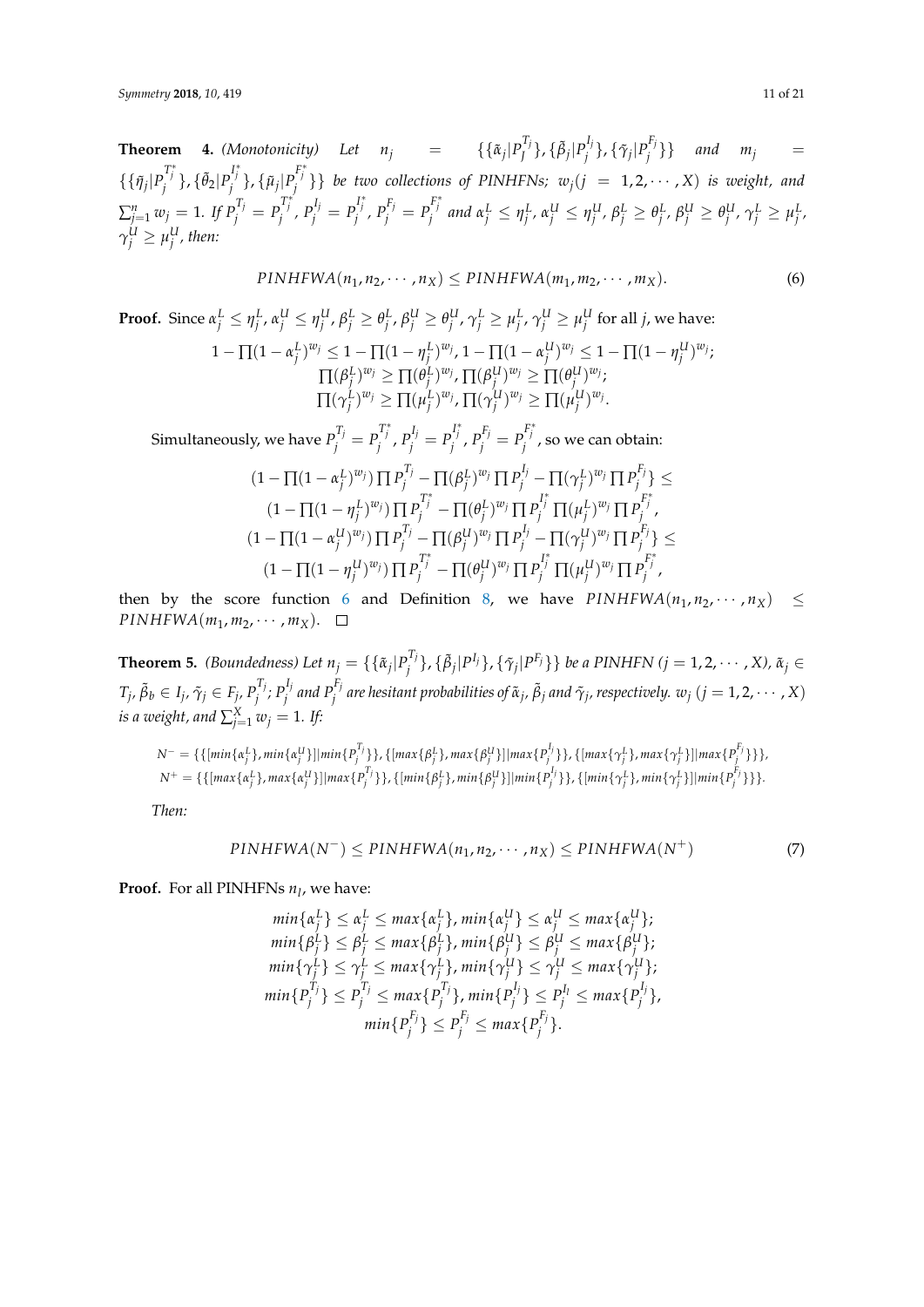Thus,

$$
1 - \prod (1 - \alpha_j^L)^{w_j} \ge 1 - \prod (1 - \min\{\alpha_j^L\})^{w_j} = 1 - (1 - \min\{\alpha_l^L\})^{\sum w_j} = \min\{\alpha_j^L\},
$$
  
\n
$$
1 - \prod (1 - \alpha_j^U)^{w_j} \ge 1 - \prod (1 - \min\{\alpha_j^U\})^{w_j} = 1 - (1 - \min\{\alpha_l^U\})^{\sum w_j} = \min\{\alpha_j^U\},
$$
  
\n
$$
\prod (\beta_j^L)^{w_j} \le \prod (\max\{\beta_j^L\})^{w_j} = (\max\{\beta_j^L\})^{\sum w_j} = \max\{\beta_j^L\},
$$
  
\n
$$
\prod (\beta_j^U)^{w_j} \le \prod (\max\{\beta_j^U\})^{w_j} = (\max\{\beta_j^U\})^{\sum w_j} = \max\{\beta_j^U\},
$$
  
\n
$$
\prod (\gamma_j^L)^{w_j} \le \prod (\max\{\gamma_j^L\})^{w_j} = (\max\{\gamma_j^L\})^{\sum w_j} = \max\{\gamma_j^L\},
$$
  
\n
$$
\prod (\gamma_j^U)^{w_j} \le \prod (\max\{\gamma_j^U\})^{w_j} = (\max\{\gamma_j^U\})^{\sum w_j} = \max\{\gamma_j^U\}.
$$

Next, by Definition [10,](#page-9-1) we have:

NHPFWA(N<sup>-</sup>) = 
$$
\bigcup \{ \{ [min\{\alpha_j^L\}, min\{\alpha_j^U\}] | \prod min\{P_j^{T_j}\}, \{ [max\{\beta_j^L\}, max\{\beta_j^U\}] | \prod max\{P_j^{I_j}\}\}, \{ [max\{\gamma_j^L\}, [max\{\gamma_j^U\}] | \prod max\{P_j^{F_j}\}\} \} \big]
$$
.

By score function [6](#page-4-1) and Definition [8,](#page-5-2) we can obtain *PINHFWA*(*N*−) ≤ *PINHFWA*( $n_1, n_2, \cdots, n_X$ ). Similarly, we have *PINHFWA*( $n_1, n_2, \cdots, n_X$ ) ≤ *PINHFWA*( $N^+$ ). □

<span id="page-11-0"></span>**Theorem 6.** (Idempotency) If  $n_j = \{\{[\alpha^L, \alpha^U] | P_1\} , \{[\beta^L, \beta^U] | P_2\} , \{[\gamma^L, \gamma^U] | P_3\} \}$ ,  $j = 1, 2, \cdots$  , X,  $w_j$  is *the weight of*  $n_j$ *,*  $\sum_{j=1}^X w_j = 1$ *, then:* 

$$
PINHFWA(n_1, n_2, \cdots, n_X) = \{ \{ [\alpha^L, \alpha^U] | P_1 \}, \{ [\beta^L, \beta^U] | P_2 \}, \{ [\gamma^L, \gamma^U] | P_3 \} \}.
$$
 (8)

**Proof.** Since  $n_j = \{ \{ [\alpha^L, \alpha^U] | P_1 \}, \{ [\beta^L, \beta^U] | P_2 \}, \{ [\gamma^L, \gamma^U] | P_3 \} \}$ , thus we have:

$$
1 - \prod (1 - \alpha^{L})^{w_{j}} = 1 - (1 - \alpha^{L})^{\sum w_{j}} = \alpha^{L}, 1 - \prod (1 - \alpha^{U})^{w_{j}} = 1 - (1 - \alpha^{U})^{\sum w_{j}} = \alpha^{U};
$$
  
\n
$$
\prod (\beta^{L})^{w_{j}} = (\beta^{L})^{\sum w_{j}} = \beta^{L}, \prod (\beta^{U})^{w_{j}} = (\beta^{U})^{\sum w_{j}} = \beta^{U},
$$
  
\n
$$
\prod (\gamma^{L})^{w_{j}} = (\gamma^{L})^{\sum w_{j}} = \gamma^{L}, \prod (\gamma^{U})^{w_{j}} = (\gamma^{U})^{\sum w_{j}} = \gamma^{U},
$$
  
\n
$$
\prod (P_{1})^{w_{j}} = (P_{1})^{\sum w_{j}} = P_{1}, \prod (P_{2})^{w_{j}} = (P_{2})^{\sum w_{j}} = P_{2}, \prod (P_{3})^{w_{j}} = (P_{3})^{\sum w_{j}} = P_{3}.
$$

It is easy to get:

$$
PINHFWA(\tilde{np}_1, \tilde{np}_2, \cdots, \tilde{np}_X) = \{ \{ [\alpha^L, \alpha^U] | P_1 \}, \{ [\beta^L, \beta^U] | P_2 \}, \{ [\gamma^L, \gamma^U] | P_3 \} \}.
$$

 $\Box$ 

**Theorem 7.** *(Commutativity) If*  $A = \{n_1, n_2, \dots, n_X\}$  *is a collection and*  $B = \{m_1, m_2, \dots, m_X\}$  *is a new permutation of A, then:*

$$
PINHFWA(n_1, n_2, \cdots, n_X) = PINHFWA(m_1, m_2, \cdots, m_X).
$$

**Proof.** By Definition [10,](#page-9-1) it is easy to prove it.  $\Box$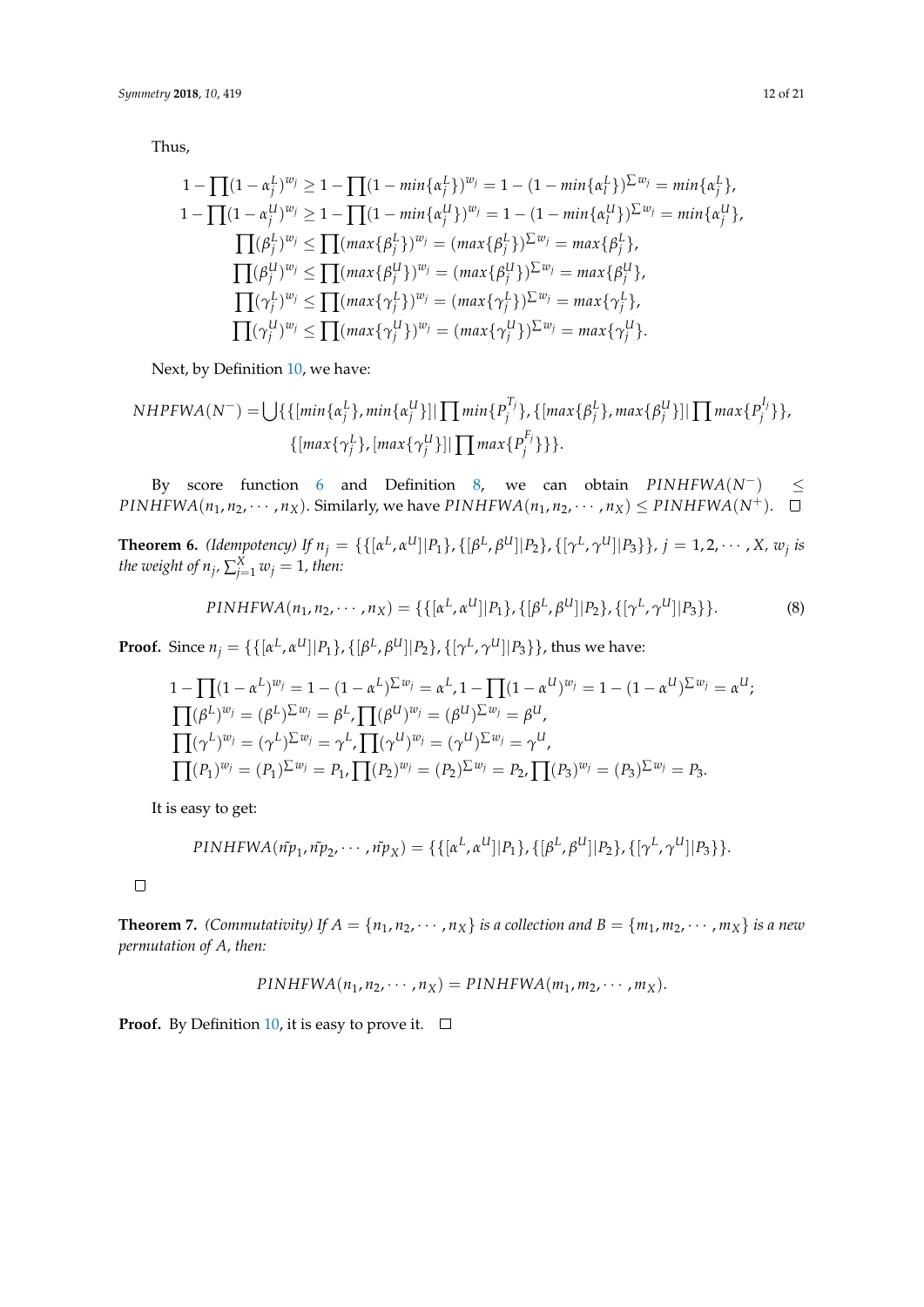**Definition 11.** Let  $n_j$   $(j = 1, 2, \cdots, X)$  be a non-empty collection of PINHFNs; a probability interval *neutrosophic hesitant fuzzy weighted geometric (PINHFWG) operator can be indicated as:*

$$
PINHFWG(n_1, n_2, \cdots, n_X) = \bigotimes_{j=1}^{X} w_j(n_j)
$$
  
= 
$$
\bigcup \{ \{ \prod_{j=1}^{X} (\alpha_j^L)^{w_j}, \prod_{j=1}^{X} (\alpha_j^U)^{w_j} \} | \prod_{j=1}^{X} P_j^{T_j} \}, \{ [1 - \prod_{j=1}^{X} (1 - \beta_j^L)^{w_j}, 1 - \prod_{j=1}^{X} (1 - \beta_j^U)^{w_j} ] | \prod_{j=1}^{X} P_j^{T_j} \}, \qquad (9)
$$
  

$$
\{ [1 - \prod_{j=1}^{X} (1 - \gamma_j^L)^{w_j}, 1 - \prod_{j=1}^{X} (1 - \gamma_j^U)^{w_j} ] | \prod_{j=1}^{X} P_j^{F_j} \} \},
$$

where  $[\alpha_j^L,\alpha_j^U]=\tilde{\alpha}_j\in T_j$ ,  $[\beta_j^L,\beta_j^U]=\tilde{\beta}_j\in I_j$ ,  $[\gamma_j^L,\gamma_j^U]=\tilde{\gamma}\in F_j$ ,  $P_j^{T_j}$ ,  $P_j^{I_j}$  and  $P_j^{F_j}$  are corresponding hesitant *probabilities of*  $\tilde{\alpha}_j$ *,*  $\tilde{\beta}_j$  *and*  $\tilde{\gamma}_j$ *.*  $j=1,2,\cdots$  *, X,*  $w_j$  *is the weight of*  $n_j$  *and*  $\sum\limits_{}^{\text{X}}$  $\sum\limits_{j=1}^{\infty} w_j = 1$ *. If all wights are*  $\frac{1}{X}$ *, then the PINHFWG operator converts to the probabilistic interval neutrosophic hesitant fuzzy geometric (PINHFG) operator:*

$$
PINHFG(n_1, n_2, \cdots, n_X) = \bigotimes_{j=1}^{X} \frac{1}{X}(n_j)
$$
  
= 
$$
\bigcup \{ \{ \left[ \prod_{j=1}^{X} (\alpha_j^L)^{\frac{1}{X}}, \prod_{j=1}^{X} (\alpha_j^U)^{\frac{1}{X}} \right] | \prod_{j=1}^{X} P_j^{T_j} \}, \{ \left[ 1 - \prod_{j=1}^{X} (1 - \beta_j^L)^{\frac{1}{X}}, 1 - \prod_{j=1}^{X} (1 - \beta_j^U)^{\frac{1}{X}} \right] | \prod_{j=1}^{X} P_j^{I_j} \}, \qquad (10)
$$
  

$$
\{ \left[ 1 - \prod_{j=1}^{X} (1 - \gamma_j^L)^{\frac{1}{X}}, 1 - \prod_{j=1}^{X} (1 - \gamma_j^U)^{\frac{1}{X}} \right] | \prod_{j=1}^{X} P_j^{F_j} \} \}.
$$

**Theorem 8.** *(Monotonicity)* Let  $n_j$  = {{ $\tilde{\alpha}_j | P_j^T$  $\{\tilde{\beta}_j | P_j^{I_j}\}$ ,  $\{\tilde{\beta}_j | P_j^{I_j}\}$ *j* }, {*γ*˜*<sup>j</sup>* |*P Fj*  $\{m_j^{(1)}\}$  *and*  $m_j$  =  $\{\{\tilde{\eta}_j\vert P_j^{T^*_j}\},\{\tilde{\theta}_2\vert P_j^{I^*_j}\},\{\tilde{\mu}_j\vert P_j^{F^*_j}\}\}\}$  be two collections of PINHFNs;  $w_j(j~=~1,2,\cdots,X)$  is weight, and  $\sum_{j=1}^n w_j = 1$ . If  $P_j^{T_j} = P_j^{T_j^*}$ ,  $P_j^{I_j} = P_j^{I_j^*}$ ,  $P_j^{F_j} = P_j^{F_j^*}$  and  $\alpha_j^L \leq \eta_j^L$ ,  $\alpha_j^L \leq \eta_j^L$ ,  $\beta_j^L \geq \theta_j^L$ ,  $\beta_j^L \geq \theta_j^L$ ,  $\gamma_j^L \geq \mu_j^L$ ,  $\gamma^U_j \geq \mu^U_j$  , then:

$$
PINHFWG(n_1, n_2, \cdots, n_X) \leq PINHFWG(m_1, m_2, \cdots, m_X). \tag{11}
$$

**Proof.** This is similar to Theorem [4.](#page-10-0) □

**Theorem 9.** *(Boundedness)* Let  $n_j = \{\{\tilde{\alpha}_j | P_j^{T_j}\}$ *j*<sup>1</sup>′}, {β<sub>j</sub>|P<sup>I</sup>′}, { $\tilde{\gamma}_j$ |P<sup>F</sup>′}} *be a PINHFN (j = 1,2,* · · · , *X),*  $\tilde{\alpha}_j$  ∈  $T_j$ *,*  $\tilde{\beta}_b \in I_j$ *,*  $\tilde{\gamma}_j \in F_j$ *,*  $P_j^{T_j}$  $P_j^{T_j}$ ;  $P_j^{I_j}$  $P_j^{I_j}$  and  $P_j^{F_j}$  $j^{F_j}$  are hesitant probabilities of  $\tilde{\alpha}_j$ ,  $\tilde{\beta}_j$  and  $\tilde{\gamma}_j$ , respectively.  $w_j$   $(j=1,2,\cdots,X)$  $i$ *s a weight, and*  $\sum_{j=1}^{X} w_j = 1$ *. If:* 

 $P^- = \{\{[min\{\alpha_j^L\}, min\{\alpha_j^U\}]\}$ *min* $\{P_j^T\}$ *f*<sup>I]</sup>,}}, {[max{β<sup>L</sup>]}, max{β<sup>U</sup>}]|max{P<sup>I</sup><sub>j</sub> *j* }}, {[*max*{*γ L j* }, *max*{*γ L j* }]|*max*{*P Fj j* }}}*,*  $P^+ = \{\{[max\{\alpha_j^L\}, max\{\alpha_j^U\}]\} | max\{P_j^T\}$ *f*<sup>I}</sup> } }, {[min{β<sup>L</sup>}}, min{β<sup>U</sup>}]|min{P<sup>I}</sup> *j* }}, {[*min*{*γ L j* }, *min*{*γ L j* }]|*min*{*P Fj j* }}}*, then:*

$$
PINHFWG(P^-) \leq PINHFWG(n_1, n_2, \cdots, n_X) \leq PINHFWG(P^+)
$$
\n(12)

**Proof.** This is similar to Theorem  $\overline{5}$ .  $\Box$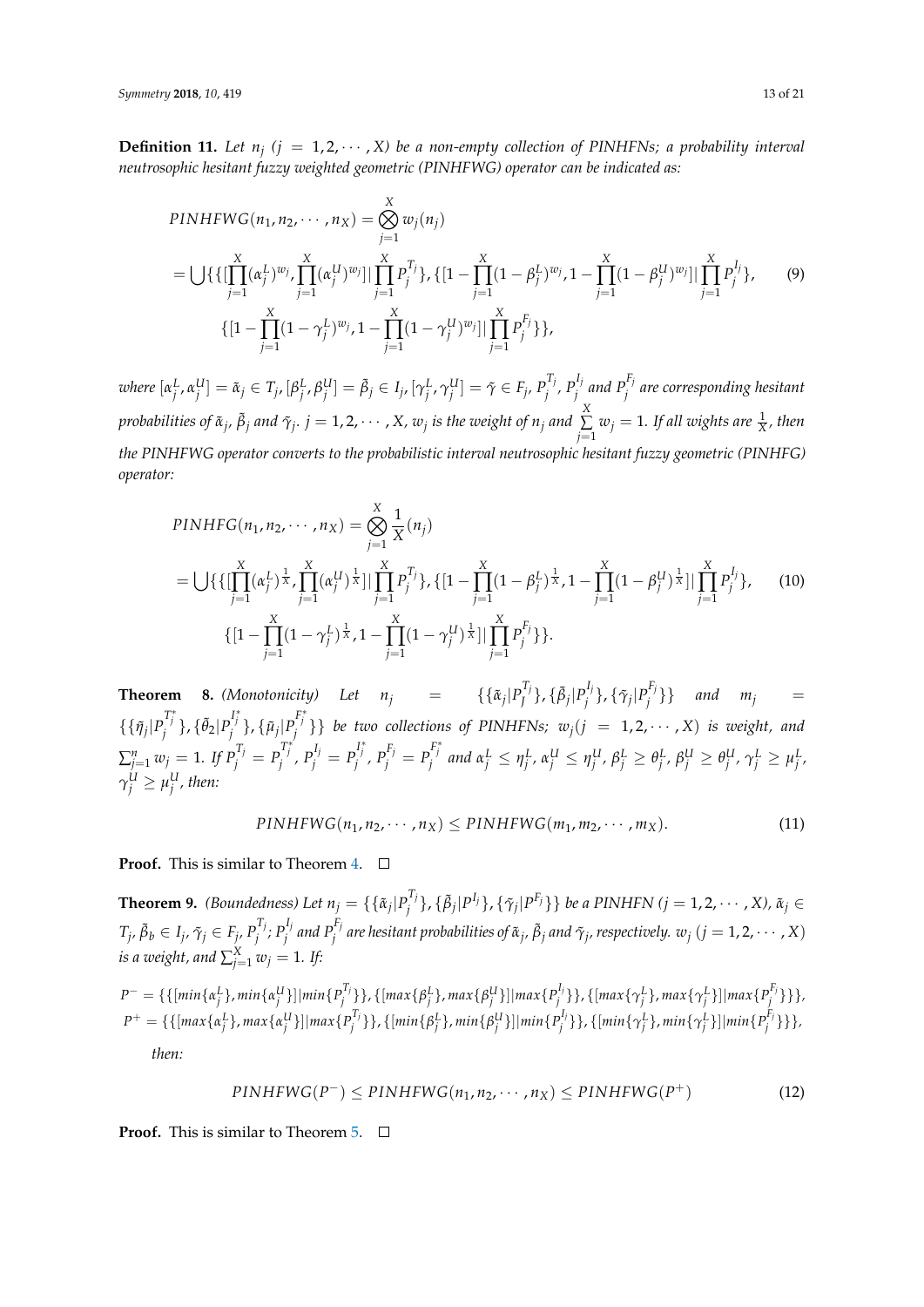**Theorem 10.** (Idempotency) If  $n_j = \{\{[\alpha^L, \alpha^U] | P_1\}$ ,  $\{[\beta^L, \beta^U] | P_2\}$ ,  $\{[\gamma^L, \gamma^U] | P_3\}\}$ ,  $j = 1, 2, \cdots, X$ ,  $w_j$  is *the weight of*  $n_j$ *,*  $\sum_{j=1}^X w_j = 1$ *, then:* 

$$
PINHFWG(n_1, n_2, \cdots, n_X) = \{ \{ [\alpha^L, \alpha^U] | P_1 \}, \{ [\beta^L, \beta^U] | P_2 \}, \{ [\gamma^L, \gamma^U] | P_3 \} \}.
$$
 (13)

**Proof.** This is similar to Theorem [6.](#page-11-0)  $\Box$ 

**Theorem 11.** *(Commutativity) If*  $A = \{n_1, n_2, \dots, n_X\}$  *is a collection and*  $B = \{m_1, m_2, \dots, m_X\}$  *is a new permutation of A, then:*

$$
PINHFWG(n_1, n_2, \cdots, n_X) = PINHFWG(m_1, m_2, \cdots, m_X).
$$

**Proof.** We can obtain it by Definition [13.](#page-16-1) □

<span id="page-13-1"></span>**Lemma 1.** [\[3\]](#page-18-2) Let  $x_i \ge 0$ ,  $w_i \ge 0$ ,  $i = 1, 2, \cdots$ , *n* and  $\sum_{i=1}^{n} w_i = 1$ , then:

$$
\prod_{i=1}^n (x_i)^{w_i} \le \sum_{i=1}^n x_i w_i,
$$

**Theorem 12.** *If*  $n_j = \{\{\tilde{\alpha}_j | P_j^{T_j}\}$  $\{\tilde{\beta}_j^{I_j}\},\{\tilde{\beta}_j|P^{I_j}\},\{\tilde{\gamma}_j|P^{F_j}\}\}$  is a collection of PINHFNs and  $j=1,2,\cdots$  , X,  $w_j$  is *the weight of*  $n_j$ *,*  $w_j \geq 0$  *and*  $\sum_{j=1}^X w_j = 1$ *, then:* 

> $PINHFWG(n_1, n_2, \cdots, n_X) \leq PINHFWA(n_1, n_2, \cdots, n_X)$  $PINHFG(n_1, n_2, \cdots, n_X) \leq PINHFA(n_1, n_2, \cdots, n_X).$

**Proof.** Since  $\tilde{\alpha}_j=[\alpha_j^L,\alpha_j^U],\tilde{\beta}_j=[\beta_j^L,\beta_j^U],\tilde{\gamma}_j=[\gamma_j^L,\gamma_j^U],\alpha_j^L,\alpha_j^U\in[0,1].$  Thus, By Lemma [1,](#page-13-1) we have:

$$
\frac{\prod (\alpha_j^L)^{w_j}}{\prod (\alpha_j^U)^{w_j}} \leq \sum w_j \alpha_j^L = 1 - \sum w_j (1 - \alpha_j^L) \leq 1 - \prod (1 - \alpha_j^L)^{w_j},
$$
  

$$
\prod (\alpha_j^U)^{w_j} \leq \sum w_j \alpha_j^U = 1 - \sum w_j (1 - \alpha_j^U) \leq 1 - \prod (1 - \alpha_j^U)^{w_j}.
$$

Thus, we can obtain:

$$
\prod (\alpha_j^L)^{w_j} \prod P_j^{T_j} \le (1 - \prod (1 - \alpha_j^L)^{w_j}) \prod P_j^{T_j},
$$
  

$$
\prod (\alpha_j^U)^{w_j} \prod P_j^{T_j} \le (1 - \prod (1 - \alpha_j^U)^{w_j}) \prod P_j^{T_j}.
$$

Similarly, we can also get:

$$
\prod (\beta_j^L)^{w_j} \prod P_j^{I_j} \leq (1 - \prod (1 - \beta_j^L)^{w_j}) \prod P_j^{I_j}, \prod (\beta_j^U)^{w_j} \prod P_j^{I_j} \leq (1 - \prod (1 - \beta_j^U)^{w_j}) \prod P_j^{I_j},
$$
  

$$
\prod (\gamma_j^L)^{w_j} \prod P_j^{F_j} \leq (1 - \prod (1 - \gamma_j^L)^{w_j}) \prod P_j^{F_j}, \prod (\gamma_j^U)^{w_j} \prod P_j^{F_j} \leq (1 - \prod (1 - \gamma_j^U)^{w_j}) \prod P_j^{F_j}.
$$

Next, by the score function [6,](#page-4-1) we know:

$$
PINHFWG(n_1, n_2, \cdots, n_X) \leq PINHFWA(n_1, n_2, \cdots, n_X).
$$

Similar to the above process of the proof, we know inequality  $\text{PINHFG}(n_1, n_2, \cdots, n_X) \leq$ *PINHFA*( $n_1$ ,  $n_2$ ,  $\cdots$ ,  $n_X$ ) is right.  $\Box$ 

## <span id="page-13-0"></span>**6. MADM Based on the PINHFWA and PINHFWG Operators**

In this section, the PINHFWA and PINHFWG operators are used to solve MADM problems with probabilistic interval neutrosophic hesitant fuzzy circumstances.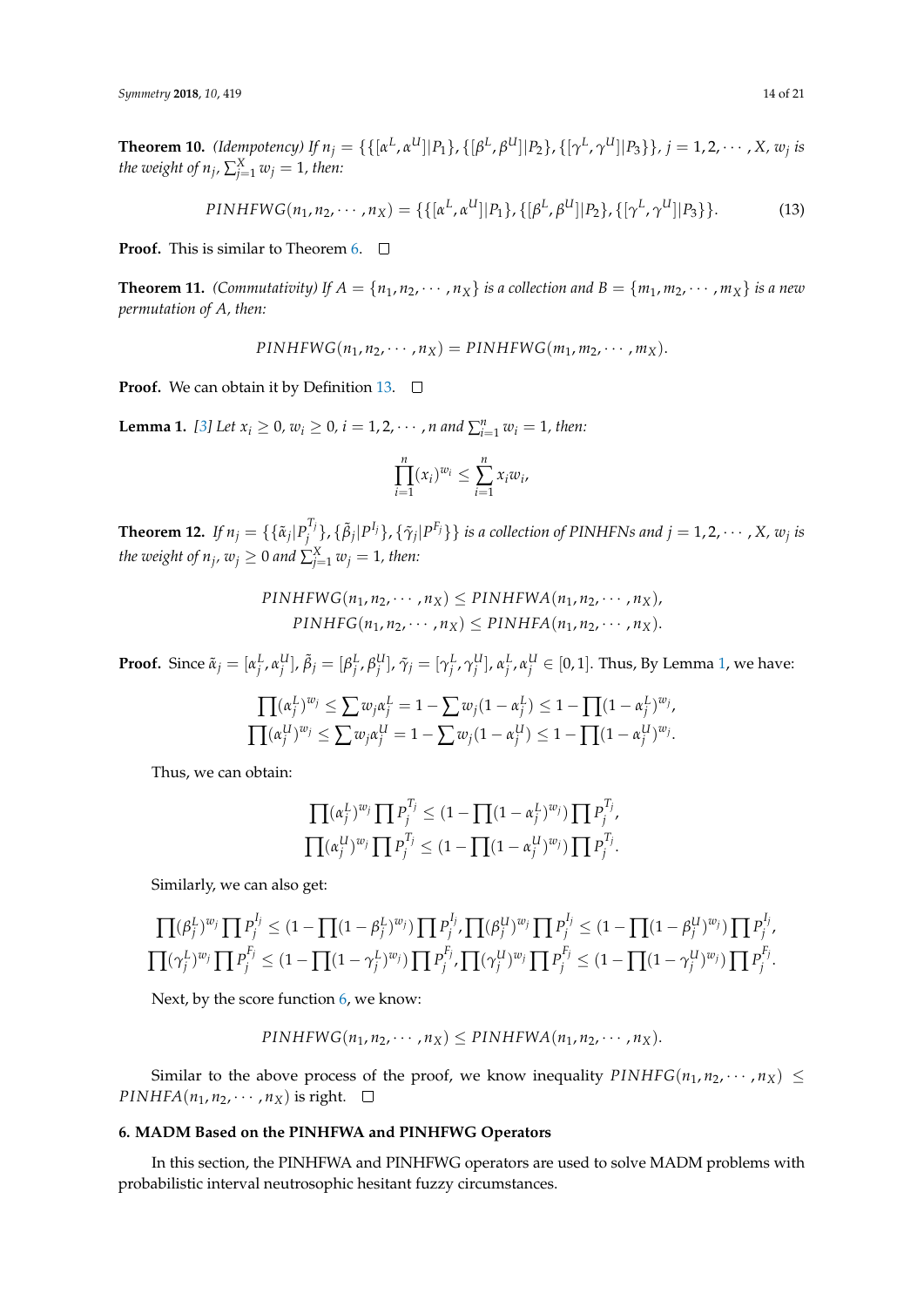Let  $A = \{A_1, A_2, \dots, A_M\}$  be a collection of options and  $C = \{C_1, C_2, \dots, C_N\}$  be a set of attributes. In order to assess  $A_h$  ( $h = 1, 2, \cdots, M$ ) with the attribute  $C_k$  ( $k = 1, 2, \cdots, N$ ) represented by the PINHFN  $n_{hk} = \{T_{hk}|P^{T_{hk}}$ ,  $I_{hk}|P^{I_{hk}}$ ,  $F_{hk}|P^{F_{hk}}\}$ , next, we can construct a probabilistic interval neutrosophic hesitant fuzzy decision matrix (PINHFDM)  $D = (n_{hk})_{M \times N}$  ( $h = 1, 2, \cdots, M; k =$ 1, 2,  $\dots$ , *N*). The weight vector of *C* is  $w = (w_1, w_2, \dots, w_N)$ . Then, the evaluation steps can select an optimal option:

- Step 1. Use the PINHFWA or PINHFWG operator to aggregate *N* PINHFNs for an alternative *A<sup>h</sup>* ,  $h = 1, 2, \cdots, M$ .
- Step 2. Calculate the score values of all PINHFNs; if we get the same for  $s(n)$ , then we need to compare the deviation values.
- Step 3. Rank and select the optimal option *A<sup>h</sup>* .

## <span id="page-14-0"></span>**7. Illustrative Example**

The background of the numerical case comes from Example [1.](#page-3-2) Therefore, this section is not covered in detail. The weight vector of *C* is  $w = (0.35, 0.25, 0.4)$ . Thus, four PINHFDMs are established, illustrated in Tables [5](#page-14-1)[–8.](#page-14-2)

<span id="page-14-1"></span>**Table 5.** A probabilistic interval neutrosophic hesitant fuzzy decision matrix (PINHFDM) *D*<sup>1</sup> with respect to *A*<sup>1</sup> .

| <b>Attributes</b> | Investment Selection $A_1$                                                                                       |
|-------------------|------------------------------------------------------------------------------------------------------------------|
| C <sub>1</sub>    | $\{ \{ [0.3, 0.4]   0.1, [0.4, 0.4]   0.1, [0.4, 0.5]   0.8 \}, \{ [0.1, 0.2]   1 \}, \{ 0.3, 0.4]   1 \} \}$    |
| C,                | $\{ \{ [0.4, 0.5]   0.5, [0.5, 0.6]   0.5 \}, \{ [0.2, 0.3]   1 \}, \{ [0.3, 0.3]   0.7, [0.3, 0.4]   0.3 \} \}$ |
| Cз                | $\{ \{ [0.2, 0.3]   1 \}, \{ [0.1, 0.2]   1 \}, \{ [0.4, 0.5]   0.7, [0.5, 0.6]   0.3 \} \}$                     |

**Table 6.** PINHFDM  $D_2$  with respect to  $A_2$ .

| <b>Attributes</b> | Investment Selection $A_2$                                                                   |  |  |
|-------------------|----------------------------------------------------------------------------------------------|--|--|
| C <sub>1</sub>    | $\{ \{ [0.6, 0.7]   1 \}, \{ [0.1, 0.2]   1 \}, \{ [0.1, 0.2]   0.2, [0.2, 0.3]   0.8 \} \}$ |  |  |
| $\mathbb{C}^2$    | $\{ \{ [0.6, 0.7]   1 \}, \{ [0.1, 0.1]   1 \}, \{ [0.2, 0.3]   1 \} \}$                     |  |  |
| $\mathcal{C}_3$   | $\{ \{ [0.6, 0.7]   1 \}, \{ [0.1, 0.2]   1 \}, \{ [0.1, 0.2]   1 \} \}$                     |  |  |

**Table 7.** PINHFDM *D*<sup>3</sup> with respect to *A*3.

| <b>Attributes</b> | Investment Selection $A_3$                                                                   |  |  |
|-------------------|----------------------------------------------------------------------------------------------|--|--|
| C <sub>1</sub>    | $\{ \{ [0.3, 0.4]   0.3, [0.5, 0.6]   0.7 \}, \{ [0.2, 0.4]   1 \}, \{ [0.2, 0.3]   1 \} \}$ |  |  |
| $\mathcal{C}_{2}$ | $\{ \{ [0.5, 0.6]   1 \}, \{ [0.2, 0.3]   1 \}, \{ [0.3, 0.4]   1 \} \}$                     |  |  |
| $C_3$             | $\{ \{ [0.5, 0.6]   1 \}, \{ [0.1, 0.2]   0.4, [0.2, 0.3]   0.6 \}, \{ [0.2, 0.3]   1 \} \}$ |  |  |

**Table 8.** PINHFDM  $D_4$  with respect to  $A_4$ .

<span id="page-14-2"></span>

| <b>Attributes</b> | Investment Selection $A_4$                                                                   |
|-------------------|----------------------------------------------------------------------------------------------|
| C <sub>1</sub>    | $\{ \{ [0.7, 0.8]   1 \}, \{ [0, 0.1]   1 \}, \{ [0.1, 0.2]   1 \} \}$                       |
| $\mathcal{C}_{2}$ | $\{ \{ [0.6, 0.7]   1 \}, \{ [0, 0.1]   1 \}, \{ [0.2, 0.2]   1 \} \}$                       |
| $C_3$             | $\{ \{ [0.3, 0.5]   1 \}, \{ [0.2, 0.3]   1 \}, \{ [0.1, 0.2]   0.2, [0.3, 0.3]   0.8 \} \}$ |

Step 1. Select the PINHFWA operator to aggregate all PINHFNs of  $n_{hk}$  ( $h = 1, 2, 3, 4; k = 1, 2, 3$ ) to obtain the collective PINHFN  $n_h$   $(h = 1, 2, 3, 4)$  for the alternative  $A_h$   $(h = 1, 2, 3, 4)$ .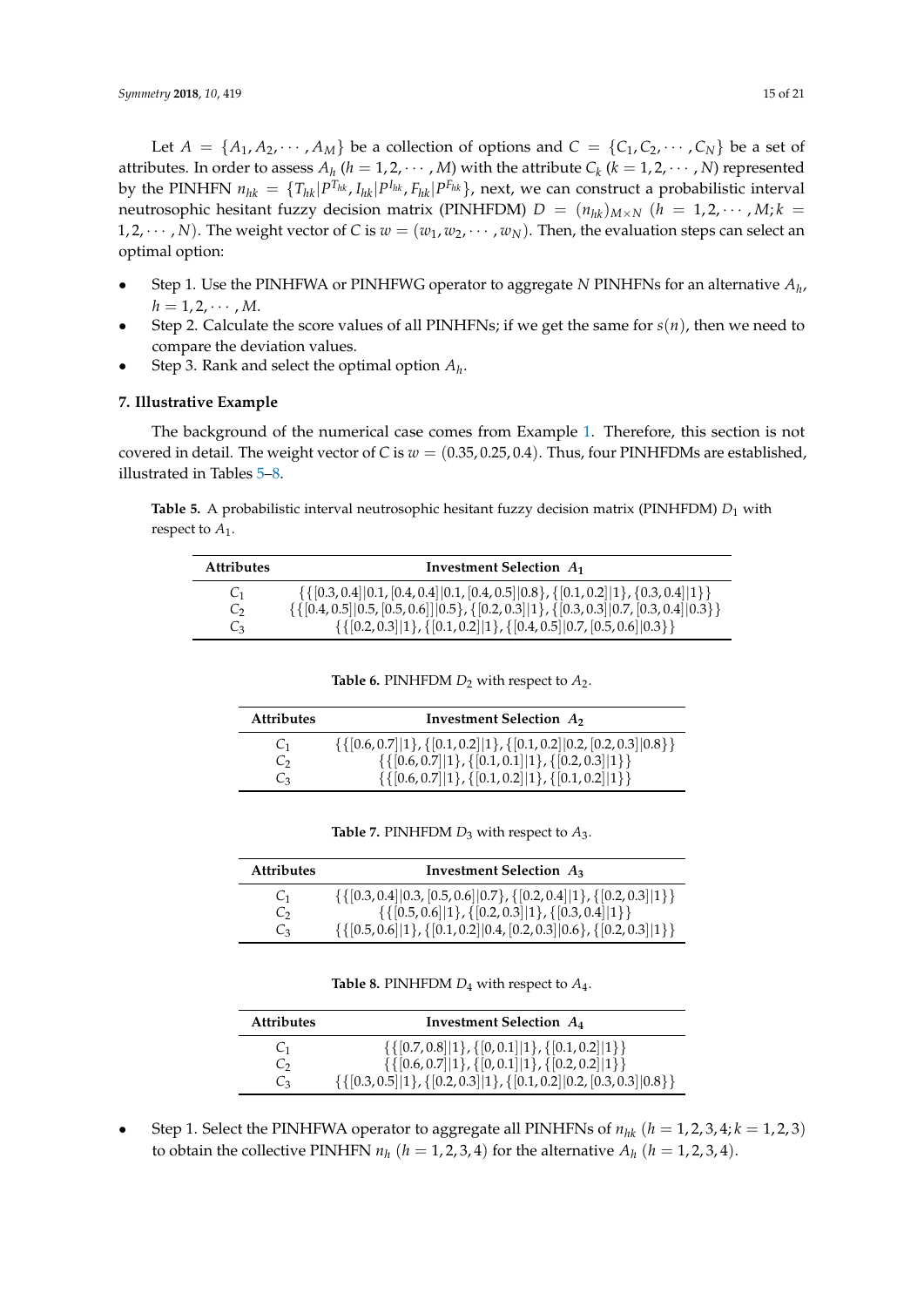$n_1 = PINHFWA(n_{11}, n_{12}, n_{13})$ 

 $=\{ \{ [0.2895, 0.3903] | 0.05, [0.3212, 0.4234] | 0.05, [0.3268, 0.3903] | 0.05, [0.3568, 0.4234] | 0.05,$ 

 $[0.3268, 0.4280]$  $[0.4, [0.3568, 0.4590]$  $[0.4]$ ,

 $\{[0.1189, 0.2213]|1\},\$ 

{[0.3366, 0.407]|0.49, [0.368, 0.4378]|0.21, [0.3366, 0.4373]|0.21, [0.368, 0.4704]|0.09};

$$
n_2 = PINHFWA(n_{21}, n_{22}, n_{23})
$$

 $= \{ \{ [0.6, 0.7] | 1 \}, \{ [0.1, 0.1682] | 1 \}, \{ [0.1189, 0.2213] | 0.2, [0.1516, 0.2551] | 0.8 \} \};$ 

$$
n_3 = PINHFWA(n_{31}, n_{32}, n_{33})
$$

 $= \{ \{ [0.4375, 0.5390] | 0.3, [0.5, 0.6] | 0.7 \}, \{ [0.1516, 0.2821] | 0.4, [0.2, 0.3318] | 0.6 \}, \{ [0.2213, 0.3224] | 1 \} \};$ 

$$
n_4 = PINHFWA(n_{41}, n_{42}, n_{43})
$$

 $= \{ \{0.5476, 0.6807 \mid 1 \}, \{ [0, 0.1552 \mid 1 \}, \{ [0.1189, 0.2 \mid 0.2, [0.1845, 0.2352 \mid 0.8 \} \}.$ 

• Step 2. By [\(2\)](#page-4-2), count the score values of all PINHFNs  $n_h$  ( $h = 1, 2, 3, 4$ ),

 $n_1 = 0.6104$ ,  $n_2 = 0.7731$ ,  $n_3 = 0.6711$ ,  $n\tilde{p}_4 = 0.7789$ .

• Step 3. Rank the PINHFNs by Definition [8;](#page-5-2) we have:

$$
A_4 > A_2 > A_3 > A_1.
$$

Thus, we know that  $A_4$  is the best choice.

Next, we will make use of the PINHFWG operator to solve the MADM problem.

Step 1'. Aggregate PINHFNs  $n_{hk}$  ( $h = 1, 2, 3, 4; k = 1, 2, 3$ ) by taking advantage of the PINHFWG operator to get the collective PINHFN  $n_h$  for  $A_h$ .

$$
n_1 = PINHFWG(n_{11}, n_{12}, n_{13})
$$
  
\n
$$
= \{ \{ [0.2741, 0.377] | 0.05, [0.2898, 0.3946] | 0.05, [0.3031, 0.377] | 0.05, [0.3205, 0.3946] | 0.05, [0.3031, 0.4076] | 0.4, [0.3205, 0.4266] | 0.4 \}
$$
  
\n
$$
\{ [0.1261, 0.2263] | 1 \},
$$
  
\n
$$
\{ [0.3419, 0.4203] | 0.49, [0.3881, 0.4698] | 0.21, [0.3419, 0.4422] | 0.21, [0.3881, 0.4898] | 0.09 \} \};
$$
  
\n
$$
n_2 = PINHFWG(n_{21}, n_{22}, n_{23})
$$
  
\n
$$
= \{ \{ [0.6, 0.7] | 1 \}, \{ [0.1, 0.1761] | 1 \}, \{ [0.1261, 0.2263] | 0.2, [0.1614, 0.2616] | 0.8 \} \};
$$
  
\n
$$
n_3 = PINHFWG(n_{31}, n_{32}, n_{33})
$$
  
\n
$$
= \{ \{ [0.4181, 0.5206] | 0.3, [0.5, 0.6] | 0.7 \}, \{ [0.1614, 0.3004] | 0.4, [0.2000, 0.3368] | 0.6 \},
$$
  
\n
$$
\{ [0.2263, 0.3265] | 1 \} \};
$$
  
\n
$$
n_4 = PINHFWG(n_{41}, n_{42}, n_{43})
$$

 $= \{ \{ [0.4799, 0.6411] | 1 \}, \{ [0.0854, 0.1861] | 1 \}, \{ [0.1261, 0.2000] | 0.2, [0.2097, 0.2416] | 0.8 \} \}.$ 

• Step 2'. By Definition [6,](#page-4-1) we have:

$$
n_1 = 0.595, n_2 = 0.7692, n_3 = 0.6653, n_4 = 0.7372.
$$

• Step 3'. Rank  $A_h$  ( $h = 1, 2, 3, 4$ ) on the basis of Step 2',

$$
A_2 > A_4 > A_3 > A_1.
$$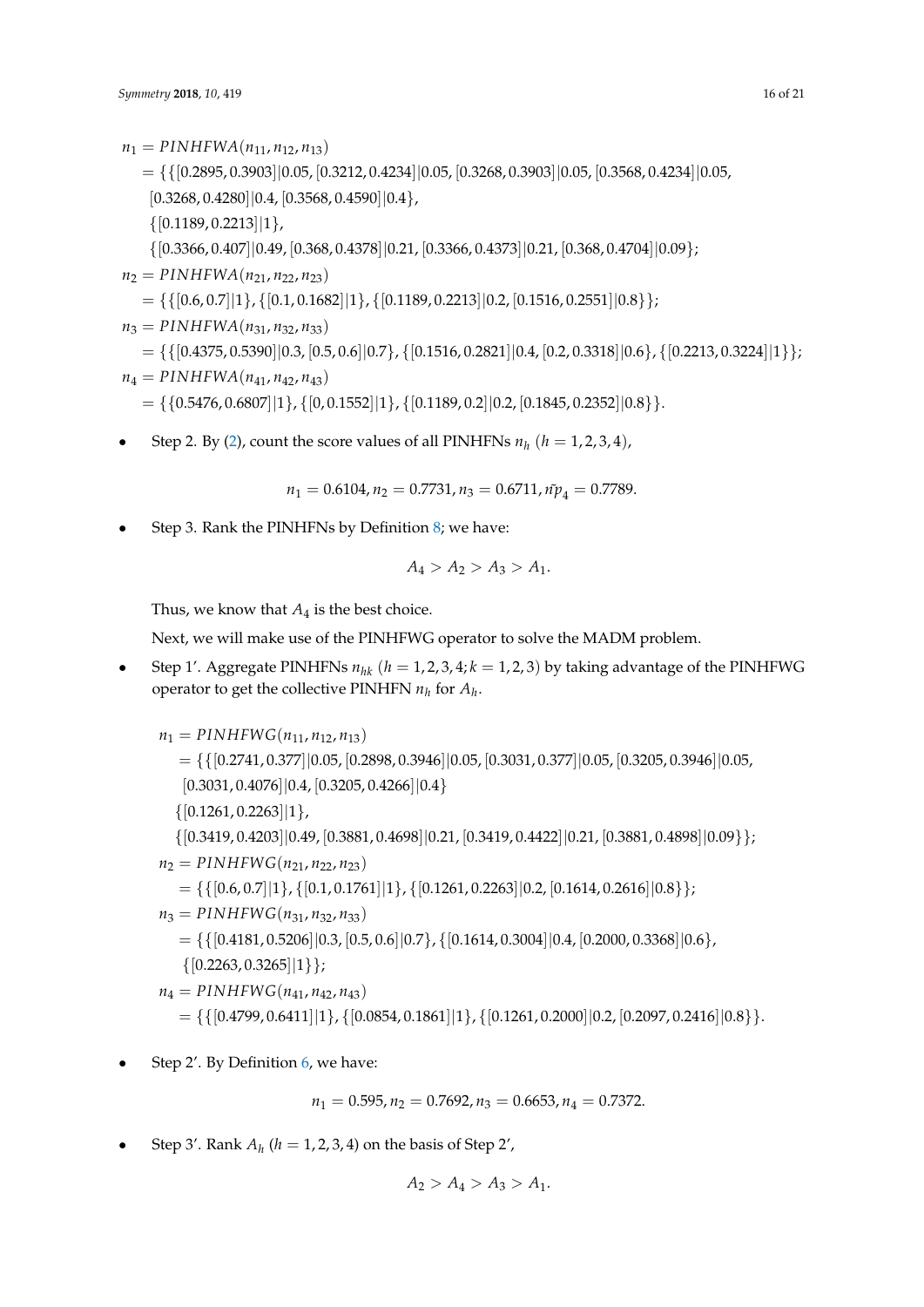#### <span id="page-16-0"></span>**8. The Basic Aggregation Operator for PSVNHFS**

In this subsection, we construct the PSVNHFWA operator and the PSVNHFWG operator. The comparison method of PIVNHFNs is proposed.

**Definition 12.** Let  $n\tilde{p}_x$  ( $x = 1, 2, \cdots, X$ ) be a non-empty collection of PSVNHFNs , then a PSVNHFWA *operator can be indicated as:*

$$
PSVNHFWA(\tilde{np}_1, \tilde{np}_2, \cdots, \tilde{np}_X) = \bigoplus_{x=1}^{X} w_x(\tilde{np}_x)
$$
  
= 
$$
\bigcup \{ \{ (1 - \prod_{j=1}^{X} (1 - \alpha_j)^{w_j}) | \prod_{j=1}^{X} P^{\tilde{t}_j} \}, \{ \prod_{j=1}^{X} \beta_j^{w_j} | \prod_{k=1}^{X} P^{\tilde{t}_j} \}, \{ \prod_{j=1}^{X} \gamma_j^{w_j} | \prod_{j=1}^{X} P^{\tilde{f}_j} \} \},
$$
\n(14)

where  $\alpha_j\in \tilde{t}_j$ ,  $\beta_j\in \tilde{t}_j$ ,  $\gamma_j\in \tilde{f}_j$ ,  $j=1,2,\cdots$  ,  $X$ ,  $w_j$  is the weight of  $\tilde{n p}_j$  and  $\sum\limits_{i=1}^N\tilde{p}_j$  $\sum_{j=1}^{\infty} w_j = 1.$ 

<span id="page-16-1"></span>**Definition 13.** Let  $n\tilde{p}_x$  ( $x = 1, 2, \cdots, X$ ) be a non-empty collection of PSVNHFNs, then the PSVNHFWG *operator can be indicated as:*

$$
PSVNHFWG(\tilde{np}_1, \tilde{np}_2, \cdots, \tilde{np}_X) = \bigotimes_{j=1}^{X} w_j(\tilde{np}_j)
$$
  
= 
$$
\bigcup \{ \{\prod_{j=1}^{X} (\alpha_j)^{w_j} \mid \prod_{j=1}^{X} P^{\tilde{t}_j} \}, \{ (1 - \prod_{j=1}^{X} (1 - \beta_j)^{w_j}) \mid \prod_{j=1}^{X} P^{\tilde{t}_j} \}, \{ (1 - \prod_{j=1}^{X} (1 - \gamma_j)^{w_j}) \mid \prod_{j=1}^{X} P^{\tilde{f}_j} \} \},
$$
  
where  $\alpha_j \in \tilde{t}_j, \beta_j \in \tilde{i}_j, \gamma_j \in \tilde{f}_j, j = 1, 2, \cdots, X, w_j \text{ is the weight of } \tilde{np}_j \text{ and } \sum_{j=1}^{X} w_j = 1.$  (15)

Since the PSVNHFN is a special case of PINHFN, thus the score function  $s(n\tilde{p})$ , deviation function  $d(\tilde{n}p)$  and sorting method can utilize Definition [6,](#page-4-1) Definition [7](#page-4-3) and Definition [8,](#page-5-2) respectively. In order to solve the MADM problem of the probabilistic single-valued neutrosophic hesitant fuzzy circumstance, the algorithm can use the same method described in Section [6.](#page-13-0) Next, The application can use Example [1.](#page-3-2)

- Step 1. Select the PSVNHFWA operator to aggregate all PSVNHFNs of  $(i\tilde{r}p)_{hk}$  ( $h = 1, 2, 3, 4; k =$ 1, 2, 3) to obtain the PSVNHFN  $n\tilde{p}_h$  ( $h = 1, 2, 3, 4$ ) for the option  $A_h$  ( $h = 1, 2, 3, 4$ ).
- $n\tilde{p}_1 = \{ \{0.3212|0.01, 0.3568|0.015, 0.3966|0.025, 0.3580|0.01, 0.3917|0.015, 0.4293|0.025, 0.3565|0.09,$ 0.3903|0.1350, 0.4280|0.2250, 0.3914|0.09, 0.4234|0.1350, 0.4590|0.2250}, {0.1189|0.06, 0.1569|0.14, 0.1316|0.24, 0.1737|0.56}, {0.368|0.048, 0.407|0.032, 0.3955|0.072, 0.4373|0.048, 0.3959|0.192, 0.4378|0.128, 0.4254|0.288,  $0.4704|0.192\rangle$
- $n\tilde{p}_2 = \{\{0.6|0.006, 0.6435|0.014, 0.6383|0.054, 0.6776|0.126, 0.6278|0.024, 0.6682|0.056, 0.6634|0.216, 0.7|0.504\},$ {0.1|0.24, 0.132|0.16, 0.1275|0.36, 0.1682|0.24}, {0.1677|0.35, 0.2213|0.15, 0.1933|0.35, 0.2551|0.15}};
- $n\tilde{p}_3 = \{\{0.5271|0.3, 0.5675|0.2, 0.5627|0.3, 0.6|0.2\}, \{0.2138|1\}, \{0.2797|0.2, 0.3224|0.8\}\}\$
- $n\tilde{p}_4 = \{ \{0.5476|0.216, 0.6045|0.024, 0.579|0.144, 0.632|0.016, 0.6074|0.324, 0.6569|0.036, 0.6347|0.216, 0.6074|0.324, 0.6569|0.036, 0.6347|0.036, 0.6347|0.036, 0.6347|0.036, 0.6347|0.036, 0.6347|0.036, 0.6347|0.036,$  $0.6807|0.024\rangle$ ,  $\{0.132|1\rangle$ ,  $\{0.1189|0.01, 0.1569|0.08, 0.1846|0.01, 0.1516|0.09, 0.2|0.72, 0.2352|0.09\rangle\}$ .
- Step 2. By [\(2\)](#page-4-2), count the score values of all  $n\tilde{p}_h$  ( $h = 1, 2, 3, 4$ ),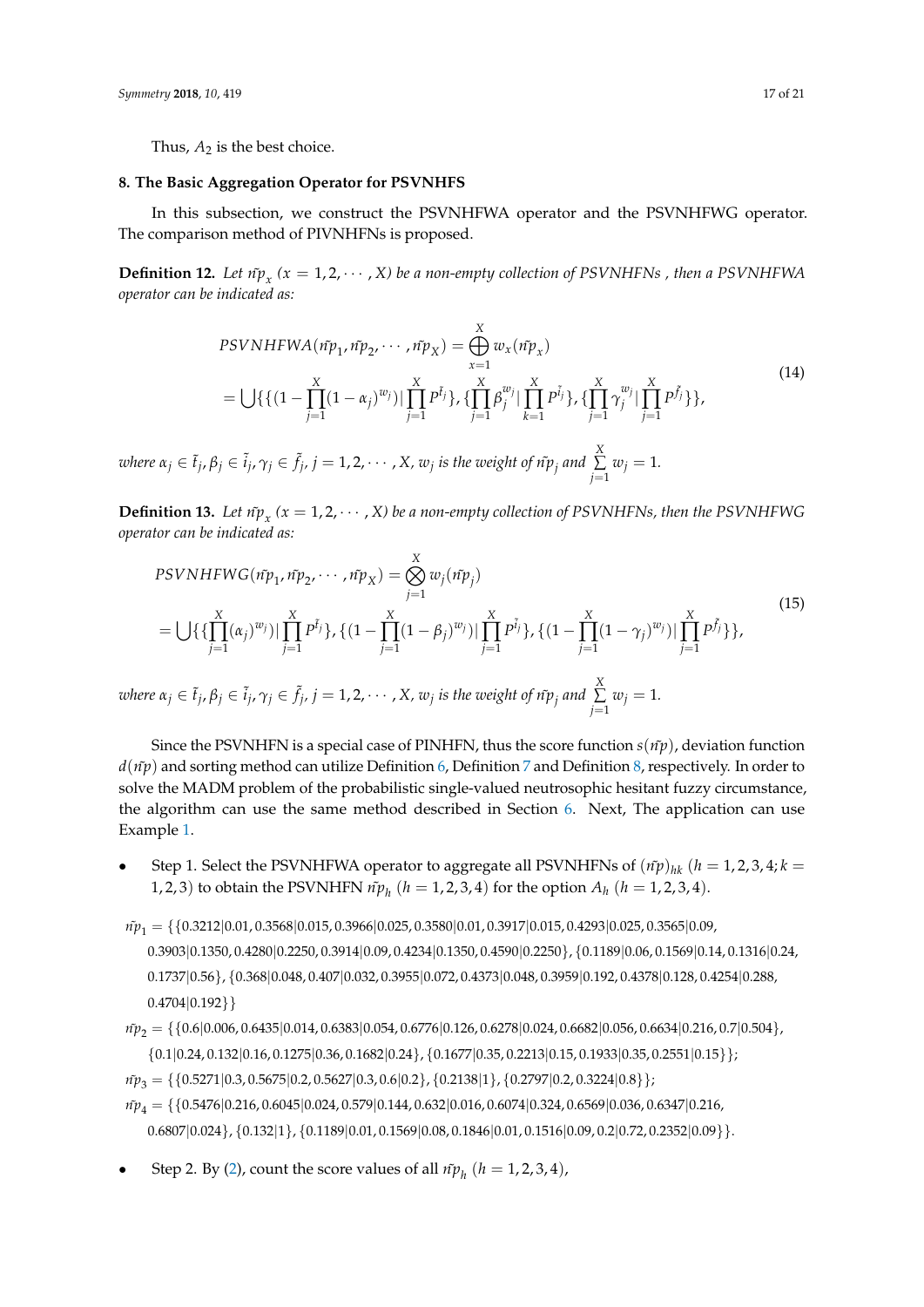$$
s(\tilde{n}p_1) = 0.6108, s(\tilde{n}p_2) = 0.7839, s(\tilde{n}p_3) = 0.6776, s(\tilde{n}p_4) = 0.7579.
$$

• Step 3. Rank the PSVNHFNs by Definition [8;](#page-5-2) we have.

$$
A_2 > A_4 > A_3 > A_1.
$$

Thus, we know that  $A_2$  is the best choice.

Next, we will make use of the PSVNHFWG operator to solve Example [1.](#page-3-2)

- Step 1'. Aggregate PSVNHFNs  $n\tilde{p}_h k$  ( $h = 1, 2, 3, 4; k = 1, 2, 3$ ) by taking advantage of the PSVNHFWG operator to get the  $\tilde{np}_h$  for  $A_h$ .
- *n* $p_1 = \{ \{0.2898|0.01, 0.3409|0.09, 0.3033|0.01, 0.3568|0.09, 0.3205|0.015, 0.377|0.135, 0.3355|0.015, 0.3946|0.135, 0.395, 0.396, 0.396, 0.396, 0.396, 0.396, 0.396, 0.396, 0.396, 0.396, 0.396, 0.396, 0.396, 0.396, 0.396$ 0.3466|0.025, 0.4076|0.225, 0, 3627|0.025, 0.4266|0.225}, {0.1261|0.06, 0.1663|0.14, 0.1548|0.24, 0.1937|0.56}, {0.3881|0.048, 0.4404|0.192, 0.4113|0.072, 0.4615|0.288, 0.4203|0.032, 0.4698|0.128, 0.4422|0.048, 0.4898|0.192}},
- $n\tilde{p}_2 = \{\{0.6|0.006, 0.6382|0.014, 0.6236|0.024, 0.6632|0.056, 0.6333|0.054, 0.6735|0.126, 0.6581|0.216, 0.7|0.504\},$  $\{0.1|0.24, 0.1414|0.16, 0.1363|0.36, 0.1761|0.24\}, \{0.1889|0.35, 0.2263|0.15, 0.226|0.35, 0.2616|0.15\}\}.$

 $n\tilde{p}_3 = \{\{0.5233|0.3, 0.5629|0.2, 0.5578|0.3, 0.6|0.2\}, \{0.2666|1\}, \{0.2942|0.2, 0.3265|0.8\}\}.$ 

- *n* $p_4 = \{ \{0.4799 | 0.216, 0.5887 | 0.024, 0.4988 | 0.144, 0.6119 | 0.016, 0.5029 | 0.324, 0.6169 | 0.036, 0.5226 | 0.216, 0.6411 | 0.024 \}, \}$  $\{0.1414|1\}$ ,  $\{0.1261|0.01, 0.1663|0.08, 0.2097|0.01, 0.1614|0.09, 0.2|0.72, 0.2416|0.09\}$ .
- Step 2'. By Formula [\(2\)](#page-4-2), we have:

$$
s(\tilde{n}p_1) = 0.5507, s(\tilde{n}p_2) = 0.7741, s(\tilde{n}p_3) = 0.6568, s(\tilde{n}p_4) = 0.7248.
$$

• Step 3'. Rank  $A_h$  ( $h = 1, 2, 3, 4$ ) by Definition [8,](#page-5-2)

$$
A_2 > A_4 > A_3 > A_1.
$$

Thus,  $A_2$  is the best choice.

In order to demonstrated the effectiveness of our approaches, a comparison was established with other methods. They are shown in Tables [9](#page-17-0) and [10.](#page-17-1)

<span id="page-17-0"></span>**Table 9.** Comparison of the results obtained by different methods under the single-valued neutrosophic hesitant fuzzy circumstance.

| Method                | <b>Sort of Results</b>  | <b>Best Alternative</b> | <b>Worst Alternative</b> |
|-----------------------|-------------------------|-------------------------|--------------------------|
| SVNHFWA operator [49] | $A_4 > A_2 > A_3 > A_1$ | $A_3$                   | A4                       |
| SVNHFWG operator [49] | $A_2 > A_4 > A_3 > A_1$ | А2                      | A <sub>1</sub>           |
| PSVNHFWA operator     | $A_2 > A_4 > A_3 > A_1$ | А2                      | A <sub>1</sub>           |
| PSVNHFWG operator     | $A_2 > A_4 > A_3 > A_1$ | Aэ                      | A1                       |

<span id="page-17-1"></span>**Table 10.** Comparison of the results obtained by different methods under the interval neutrosophic hesitant fuzzy circumstance.

| Method                                     | <b>Sort of Results</b>  |                | <b>Best Alternative Worst Alternative</b> |
|--------------------------------------------|-------------------------|----------------|-------------------------------------------|
| GWA operator $(1 \le \lambda \le 39)$ [50] | $A_3 > A_1 > A_2 > A_4$ | $A_3$          | $A_4$                                     |
| PINHFWA operator                           | $A_4 > A_2 > A_3 > A_1$ | $A_4$          | $A_1$                                     |
| PINHFWG operator                           | $A_2 > A_4 > A_3 > A_1$ | A <sub>2</sub> | A <sub>1</sub>                            |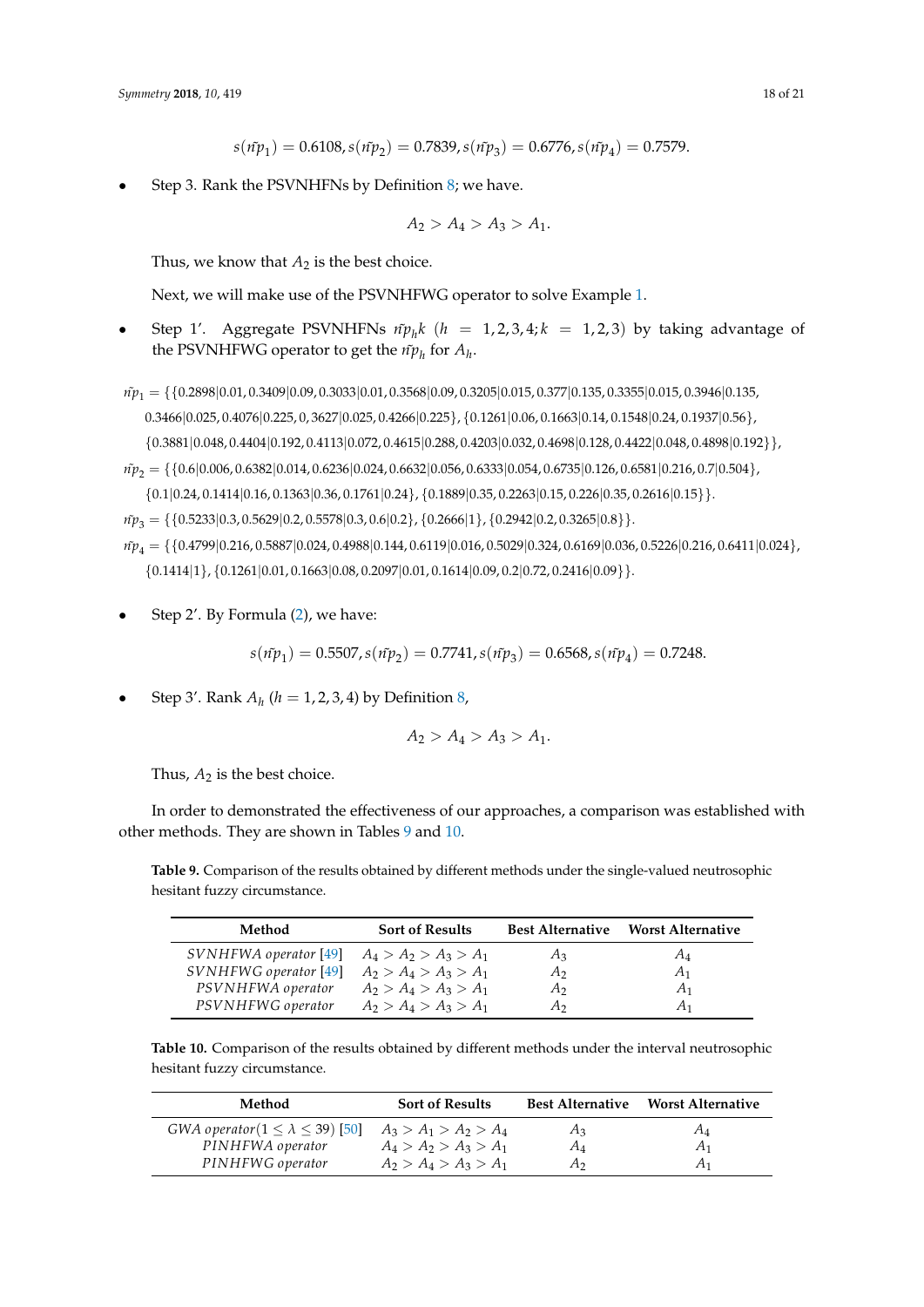In [\[49\]](#page-20-6), Ye introduced the single-valued neutrosophic hesitant fuzzy weighted averaging (SVNHFWA) and single-valued neutrosophic hesitant fuzzy weighted geometric (SVNHFWG) operators and applied them to the single-valued neutrosophic hesitant fuzzy circumstance. In [\[50\]](#page-20-7), Liu proposed the generalized weighted aggregation (GWA) operator and established the MADM method under the interval neutrosophic hesitant fuzzy circumstance. However, probability is not considered in [\[49](#page-20-6)[,50\]](#page-20-7). The ranking results are presented in Table [9](#page-17-0) and Table [10.](#page-17-1) According to the Table [9,](#page-17-0)  $A_2$  is always the best choice,  $A_1$  is always the worst option. According to the Table [10,](#page-17-1) the best option is  $A_4$ under the group's major points, whereas the best selection is *A*<sup>2</sup> under the individual major points. *A*<sup>1</sup> is always the worst choice. Apparently, the SVNHFS, IVHFS and PSVNHFS are special cases of PINHFS. Thus, the PINHFS is is wider than other methods.

#### **9. Conclusions**

In this paper, as a generation of fuzzy set theory, a new concept of PSVNHFS (PINHFS) is proposed based on the NHS and INS. The score function and the deviation function are defined. A comparison method is proposed. PSVNHFS is a special case of PINHFS; thus, PINHFS has a wider range of applications. Therefore, this paper mainly discusses the situation of the interval. Then, some basic operation laws of PINHFNs are introduced and investigated. Next, the PINHFWA and PINHFWG operators are presented, and some properties are studied. PSVNHFSs also satisfies the properties mentioned above. We can determine the optimal alternative by utilizing the PINHFWA (PINHFWG) operator. Finally, a numerical example was given. It is proven that the new approach is more flexible and suitable for practical issues. In addition, an example raised in this paper is to explain that PINHFS is more general than PSVNHFS. In the future, others aggregation operators of PINHFNs can be researched, and more practical applications in other areas can be solved, like medical diagnoses.

**Author Contributions:** All authors have contributed equally to this paper.

**Funding:** This research was funded by the National Natural Science Foundation of China (Grant Nos 61573240, 61473239).

**Acknowledgments:** Thanks to the reviewers for their valuable comments.

**Conflicts of Interest:** The authors declare no conflict of interest.

#### **References**

- <span id="page-18-0"></span>1. Zadeh, L.A. Fuzzy sets. *Inf. Control*. **1965**, *8*, 338–353. [\[CrossRef\]](http://dx.doi.org/10.1016/S0019-9958(65)90241-X)
- <span id="page-18-1"></span>2. Atanassov, K.T. Intuitionistic fuzzy sets. *Fuzzy Sets Syst*. **1986**, *20*, 87–96. [\[CrossRef\]](http://dx.doi.org/10.1016/S0165-0114(86)80034-3)
- <span id="page-18-2"></span>3. Torra, V. Hesitant fuzzy sets. *Int. J. Intell. Syst*. **2010**, *25*, 529–539. [\[CrossRef\]](http://dx.doi.org/10.1002/int.20418)
- <span id="page-18-3"></span>4. Zhu, B.; Xu, Z.S.; Xia, M.M. Dual hesitant fuzzy sets. *J. Appl. Math*. **2012**, *2012*, 879629. [\[CrossRef\]](http://dx.doi.org/10.1155/2012/879629)
- <span id="page-18-4"></span>5. Atanassov, K.T.; Gargov, G. Interval-valued intuitionistic fuzzy sets. *Fuzzy Sets Syst*. **1989**, *3*, 343–349. [\[CrossRef\]](http://dx.doi.org/10.1016/0165-0114(89)90205-4)
- <span id="page-18-5"></span>6. Atanassov, K.T. Operators over interval-valued intuitionistic fuzzy sets. *Fuzzy Sets Syst*. **1994**, *64*, 159–174. [\[CrossRef\]](http://dx.doi.org/10.1016/0165-0114(94)90331-X)
- <span id="page-18-6"></span>7. Alcantud, J.C.R.; Giarlotta, A. Necessary and Possible Hesitant Fuzzy Sets: A Novel Model for Group Decision Making. *Inf. Fusion* **2018**, *46*, 63–76. [\[CrossRef\]](http://dx.doi.org/10.1016/j.inffus.2018.05.005)
- <span id="page-18-7"></span>8. Chen, J.; Huang, X. Dual hesitant fuzzy probability. *Symmetry* **2017**, *9*, 52. [\[CrossRef\]](http://dx.doi.org/10.3390/sym9040052)
- <span id="page-18-8"></span>9. Beg, I.; Rashid, T. Group decision making using intuitionistic hesitant fuzzy sets. *Int. J. Fuzzy Logic Intell. Syst*. **2014**, *14*, 181–187. [\[CrossRef\]](http://dx.doi.org/10.5391/IJFIS.2014.14.3.181)
- <span id="page-18-9"></span>10. Li, L.Q.; Jin, Q.; Hu, K.; Zhao, F.F. The axiomatic characterizations on L-fuzzy covering-based approximation operators. *Int. J. Gener. Syst*. **2017**, *46*, 332–353. [\[CrossRef\]](http://dx.doi.org/10.1080/03081079.2017.1308360)
- 11. Zhang, X.H. Fuzzy anti-grouped filters and fuzzy normal filters in pseudo-*BC I* algebras. *J. Intell. Fuzzy Syst*. **2017**, *33*, 1767–1774. [\[CrossRef\]](http://dx.doi.org/10.3233/JIFS-17006)
- 12. Zhang, X.H.; Park, C.; Wu, S.P. Soft set theoretical approach to pseudo-BCI algebras. *J. Intell. Fuzzy Syst*. **2018**, *34*, 559–568. [\[CrossRef\]](http://dx.doi.org/10.3233/JIFS-17777)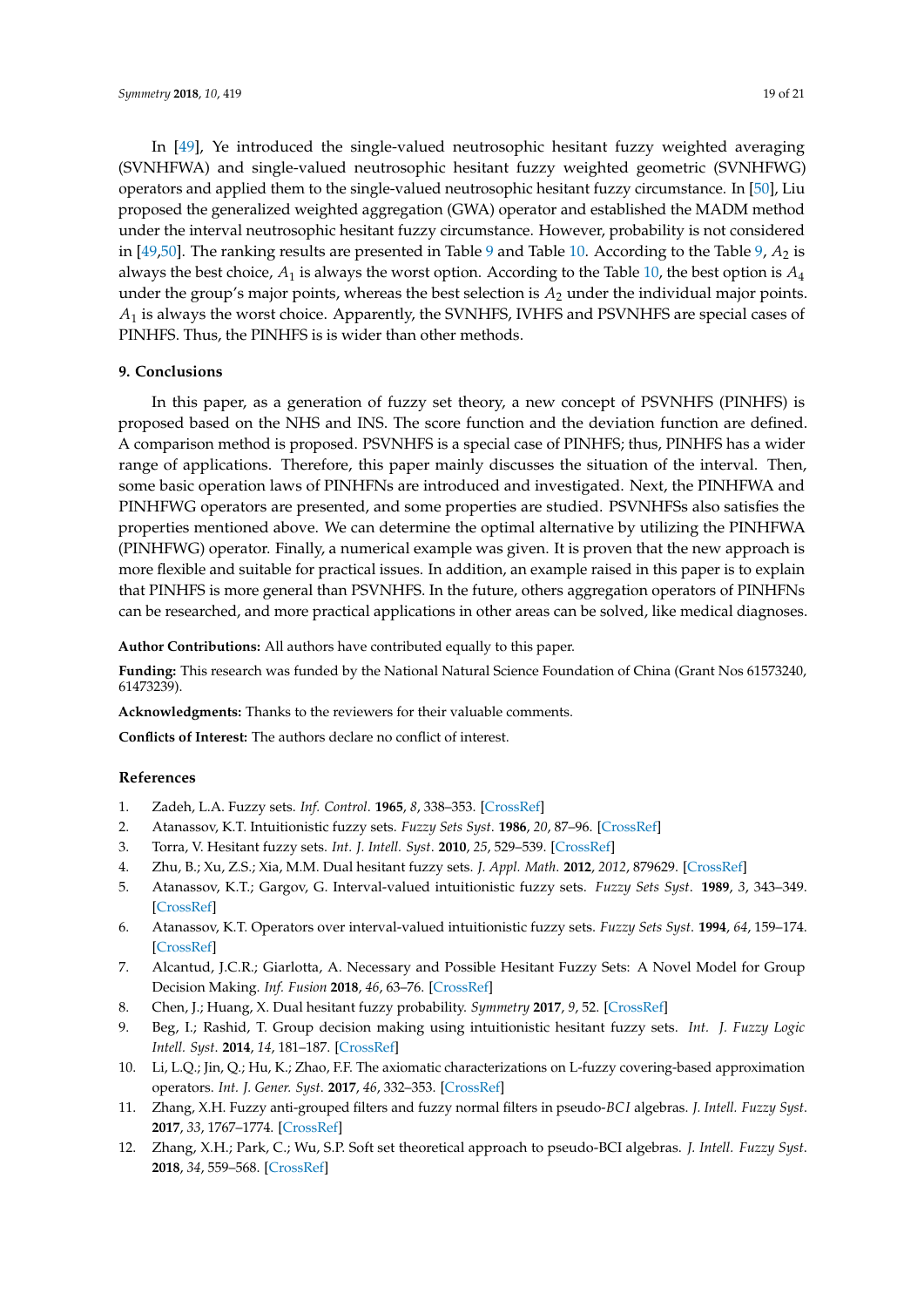- <span id="page-19-0"></span>13. Shao, S.T.; Zhang, X.H.; Bo, C.X.; Park, C. Multi-granulation rough filters and rough fuzzy filters in Pseudo-BCI algebras. *J. Intell. Fuzzy Syst*. **2018**, *34*, 4377–4386. [\[CrossRef\]](http://dx.doi.org/10.3233/JIFS-18144)
- <span id="page-19-1"></span>14. Skalna, I.; Rebiasz, B.; Gawel, B.; Basiura, B.; Duda, J.; Opila, J.; Pelech-Pilichowski, T. *Advances in Fuzzy Decision Making*; Springer: Heidelbeg, Germany, 2015.
- <span id="page-19-2"></span>15. Sevastjanov, P.; Dymova, L. Generalised operations on hesitant fuzzy values in the framework of Dempster-Shafer theory. *Inf. Sci.* **2015**, *311*, 39–58. [\[CrossRef\]](http://dx.doi.org/10.1016/j.ins.2015.03.041)
- 16. Yager, R.R.; Alajlan, N. Dempster-Shafer belief structures for decision making under uncertainty. *Knowl.-Based Syst*. **2015**, *80*, 58–66. [\[CrossRef\]](http://dx.doi.org/10.1016/j.knosys.2014.12.031)
- 17. Dymova, L.; Sevastjanov, P. The operations on intuitionistic fuzzy values in the framework of Dempster-Shafer theory. *Knowl.-Based Syst*. **2012**, *35*, 132–143. [\[CrossRef\]](http://dx.doi.org/10.1016/j.knosys.2012.04.026)
- <span id="page-19-3"></span>18. Yen, J. Generalizing the dempster-shafer theory to fuzzy-sets. *IEEE Trans. Syst. Man Cybern*. **1990**, *20*, 559–570. [\[CrossRef\]](http://dx.doi.org/10.1109/21.57269)
- <span id="page-19-4"></span>19. Merigo, J.M. Fuzzy decision making with immediate probabilities. *Comput. Ind. Eng*. **2010**, *58*, 651–657. [\[CrossRef\]](http://dx.doi.org/10.1016/j.cie.2010.01.007)
- 20. Wei, G.W.; Merigó, J.M. Methods for strategic decision-making problems with immediate probabilities in intuitionistic fuzzy setting. *Sci. Iran.* **2012**, *19*, 1936–1946. [\[CrossRef\]](http://dx.doi.org/10.1016/j.scient.2012.07.017)
- <span id="page-19-5"></span>21. Jiang, F.J.; Ma, Q.G. Multi-attribute group decision making under probabilistic hesitant fuzzy environment with application to evaluate the transformation efficiency. *Appl. Intell*. **2018**, *48*, 953–965. [\[CrossRef\]](http://dx.doi.org/10.1007/s10489-017-1041-x)
- <span id="page-19-6"></span>22. Baudrit, C.; Dubois, D.; Guyonnet, D. Joint propagation and exploitation of probabilistic and possibilistic information in risk assessment. *IEEE Trans. Fuzzy Syst*. **2006**, *14*, 593–608. [\[CrossRef\]](http://dx.doi.org/10.1109/TFUZZ.2006.876720)
- <span id="page-19-7"></span>23. Li,D.Y.; Liu, C.Y.; Gan, W.Y. A new cognitive model: Cloud model. *Int. J. Intell. Syst*. **2009**, *24*, 357–375. [\[CrossRef\]](http://dx.doi.org/10.1002/int.20340)
- <span id="page-19-8"></span>24. Hao, Z.N.; Xu, Z.S.; Zhao, H.; Su, Z. Probabilistic dual hesitant fuzzy set and its application in risk evaluation. *Knowl.-Based Syst*. **2017**, *127*, 16–28. [\[CrossRef\]](http://dx.doi.org/10.1016/j.knosys.2017.02.033)
- <span id="page-19-9"></span>25. Liu, D.; Liu, Y.; Chen, X. The new similarity measure and distance measure of a hesitant fuzzy linguistic term set based on a linguistic scale function. *Symmetry* **2018**, *10*, 367. [\[CrossRef\]](http://dx.doi.org/10.3390/sym10090367)
- 26. Zhu, J.; Li, Y. Hesitant fuzzy linguistic aggregation operators based on the hamacher t-norm and t-conorm. *Symmetry* **2018**, *10*, 189. [\[CrossRef\]](http://dx.doi.org/10.3390/sym10060189)
- <span id="page-19-10"></span>27. Cui, W.; Ye, J. Multiple-attribute decision-making method using similarity measures of hesitant linguistic neutrosophic numbers regarding least common multiple cardinality. *Symmetry* **2018**, *10*, 330. [\[CrossRef\]](http://dx.doi.org/10.3390/sym10080330)
- <span id="page-19-11"></span>28. Pang, Q.; Wang, H.; Xu, Z.S. Probabilistic linguistic term sets in multi-attribute group decision making. *Inf. Sci*. **2016**, *369*, 128–143. [\[CrossRef\]](http://dx.doi.org/10.1016/j.ins.2016.06.021)
- <span id="page-19-12"></span>29. Xu, Z.S.; Zhou, W. Consensus building with a group of decision makers under the hesitant probabilistic fuzzy environment. *Fuzzy Optim. Decis. Mak*. **2017**, *16*, 481–503. [\[CrossRef\]](http://dx.doi.org/10.1007/s10700-016-9257-5)
- <span id="page-19-13"></span>30. Smarandache, F. A unifying field in logics: Neutrosophic logic. *Multi. Valued Logic*. **1999**, *8*, 489–503.
- <span id="page-19-14"></span>31. Zhang, X.H.; Bo, C.X.; Smarandache, F.; Park, C. New operations of totally dependent-neutrosophic sets and totally dependent-neutrosophic soft sets. *Symmetry* **2018**, *10*, 187. [\[CrossRef\]](http://dx.doi.org/10.3390/sym10060187)
- 32. Zhang, X.H.; Smarandache, F.; Liang, X.L. Neutrosophic duplet semi-group and cancellable neutrosophic triplet groups. *Symmetry* **2017**, *9*, 275. [\[CrossRef\]](http://dx.doi.org/10.3390/sym9110275)
- 33. Song, S.Z.; Smarandache, F.; Jun, Y.B. Neutrosophic commutative N -ideals in *BCK*-algebras. *Information* **2017**, *8*, 130. [\[CrossRef\]](http://dx.doi.org/10.3390/info8040130)
- 34. Shao, S.T.; Zhang, X.H.; Bo, C.X.; Smarandache, F. Neutrosophic hesitant fuzzy subalgebras and filters in pseudo-BCI algebras. *Symmetry* **2018**, *10*, 174. [\[CrossRef\]](http://dx.doi.org/10.3390/sym10050174)
- 35. Zhang, X.H.; Bo, C.X.; Smarandache, F.; Dai, J.H. New inclusion relation of neutrosophic sets with applications and related lattice structure. *Int. J. Mach. Learn. Cybern*. **2018**, *9*, 1753–1763. [\[CrossRef\]](http://dx.doi.org/10.1007/s13042-018-0817-6)
- <span id="page-19-15"></span>36. Zhang, X.H.; Hu, Q.Q.; Smarandache, F. On neutrosophic triplet groups: Basic properties, NT-subgroups and some notes. *Symmetry* **2018**, *10*, 289. [\[CrossRef\]](http://dx.doi.org/10.3390/sym10070289)
- <span id="page-19-16"></span>37. Wang, H.; Madiraju, P. Interval-neutrosophic sets. *J. Mech.* **2004**, *1*, 274–277.
- <span id="page-19-17"></span>38. Wang, H.; Smarandache, F.; Sunderraman, R. Single-valued neutrosophic sets. *Rev. Air Force Acad*. **2013**, *17*, 10–13.
- <span id="page-19-18"></span>39. Ye, J. Multicriteria decision-making method using the correlation coefcient under single-valued neutrosophic environment. *Int. J. Gen. Syst*. **2013**, *42*, 386–394. [\[CrossRef\]](http://dx.doi.org/10.1080/03081079.2012.761609)